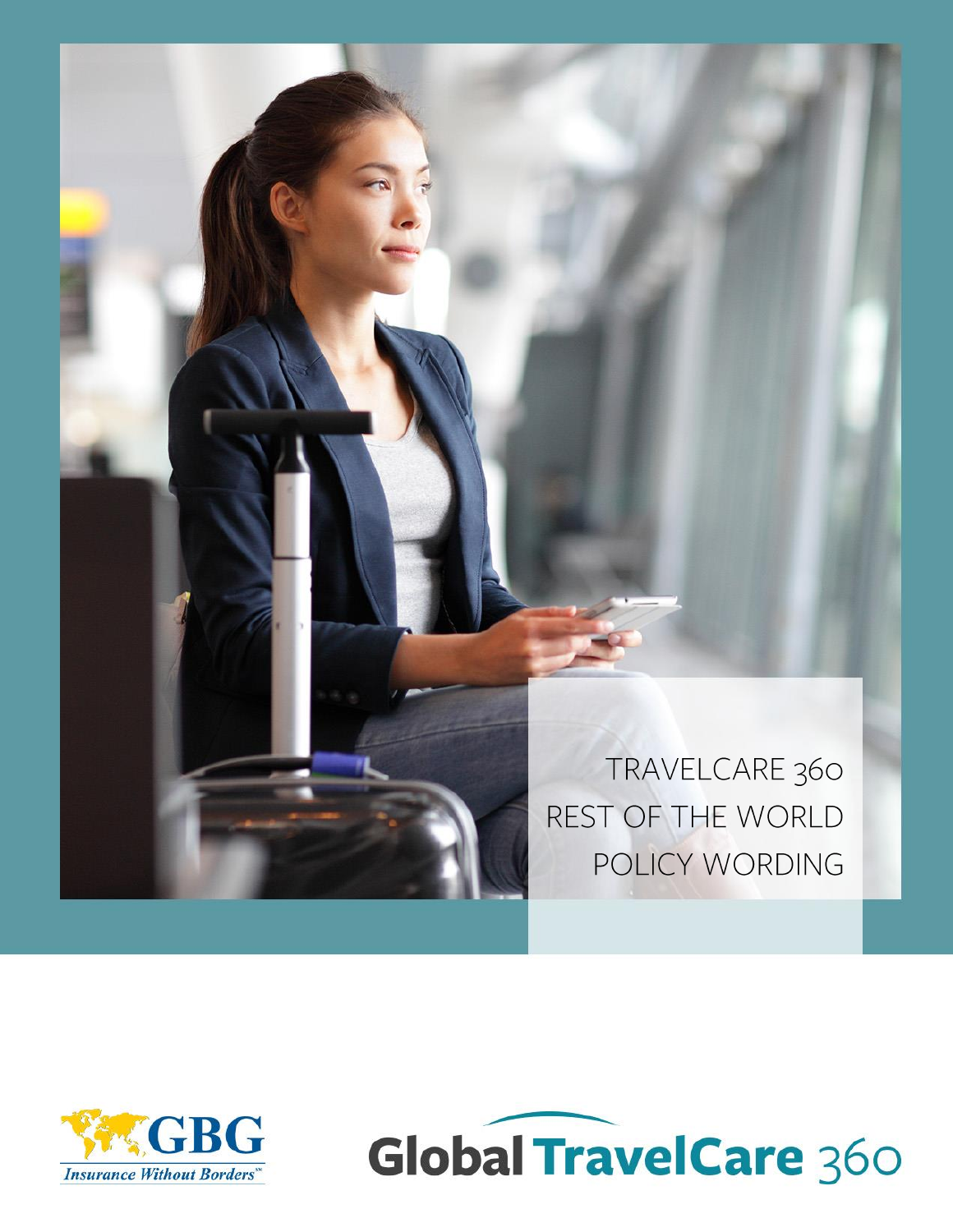

### **TABLE OF CONTENTS**

| Emergency evacuation for non-medical reasons, including war, civil unrest, Natural Disasters, or other causes 13 |  |
|------------------------------------------------------------------------------------------------------------------|--|
|                                                                                                                  |  |
|                                                                                                                  |  |
|                                                                                                                  |  |
|                                                                                                                  |  |
|                                                                                                                  |  |
|                                                                                                                  |  |
|                                                                                                                  |  |
|                                                                                                                  |  |
|                                                                                                                  |  |
|                                                                                                                  |  |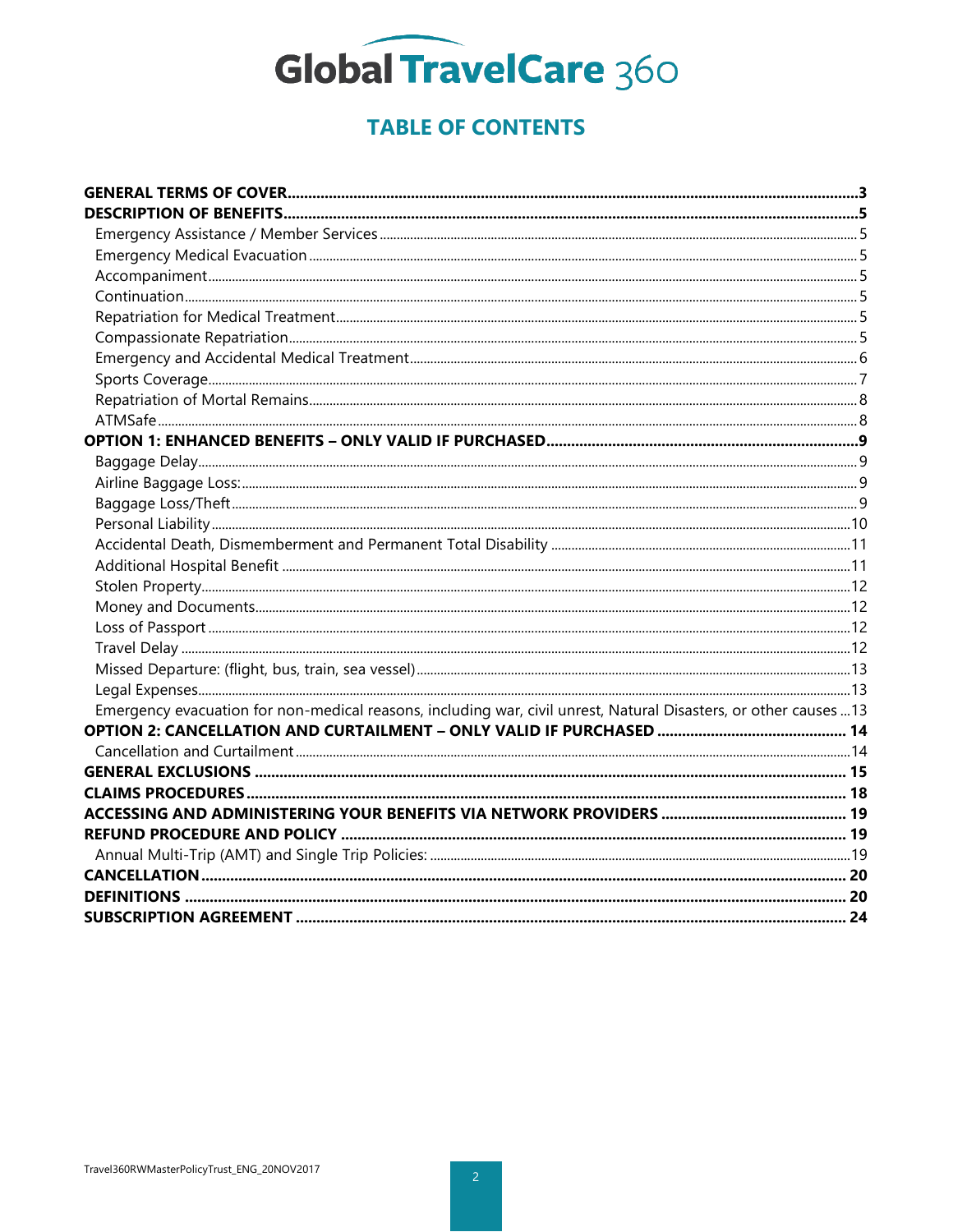

### **GENERAL TERMS OF COVER**

- 1. The Policyholder is the International Benefit Trust.
- 2. **Insurer**, the Second party, GBG Insurance Limited, hereinafter shall be referred to, sometimes collectively, as "We" "Us", or "Company".
- 3. The declarations of the **Plan Participant** and eligible **Dependents** in the application serve as the basis for the plan. If any information is incorrect or incomplete, or if any information has been omitted, the plan may be rescinded, cancelled or modified. Any references to the **Plan Participant** and his Dependents that are expressed in the masculine gender shall be interpreted as including the feminine gender whenever appropriate.
- 4. This plan, Face Page, **Schedule of Benefits**, the **Plan Participant** application, and any amendments or endorsements (if any) comprise the entire Contract between the parties.
- 5. No change may be made to this Certificate unless it is approved by an Officer of the **Insurer**. A change will be valid only if made by a plan Endorsement signed by an Officer of the **Insurer**, or an amendment of the Certificate in its entirety issued by the **Insurer**. No agent or other person may change this Certificate or waiver any of its provisions.

#### **Administrative Agent**

Global Benefits Group

27422 Portola Parkway, Suite 110

Foothill Ranch, CA 92610 USA

- 6. This Policy is eligible for coverage outside of the **Plan Participant's Country of Residence** and must be purchased prior to departure.
- 7. Client must notify the **Insurer** within 30 days of a change of address or domicile. Please note a change of address will affect **YOUR** eligibility under this policy. Example: Any **Plan Participant** who moves to a new country will no longer be covered in the new country of declared residence.
- 8. **Trips** to Schengen Countries: This Policy meets and exceeds European Schengen and visa requirements. See **Schedule of Benefits**.
- 9. **Trips** to USA only: There are limitations of coverage in the USA. This insurance is not subject to and does not provide certain benefits required by the United States Patient Protection and Affordable Care Act (PPACA).
- 10. The Primary Cover is mandatory and needs to be purchased before the supplemental packages can be added.
- 11. Cancellation and Curtailment:
	- a. Coverage must be purchased at least 48 hours prior to the start date of **Your trip** for eligibility of this benefit.
	- b. Cancellation coverage is not available for US citizens and residents living in the United States.
- 12. Benefits and premiums in this Policy may be denominated in US Dollars, British Pounds or Euros, and benefits will be stated in the same currency in which the premium is paid.
- 13. **Family Members** travelling together must purchase the same coverage levels and benefits in order to be eligible for coverage.
- 14. Children/**Dependent** Coverage:
	- a. Infants aged 14 days up to age 2 are included in the coverage of a **Plan Participant**/guardian for no additional premium.
	- b. Children's rates apply to **Dependent** children from ages 2-16 as long as they are travelling with their parent/legal guardian.
	- c. Parents/legal guardians can purchase policies for unaccompanied travel for their children from age 5 onward at the applicable age banded rate.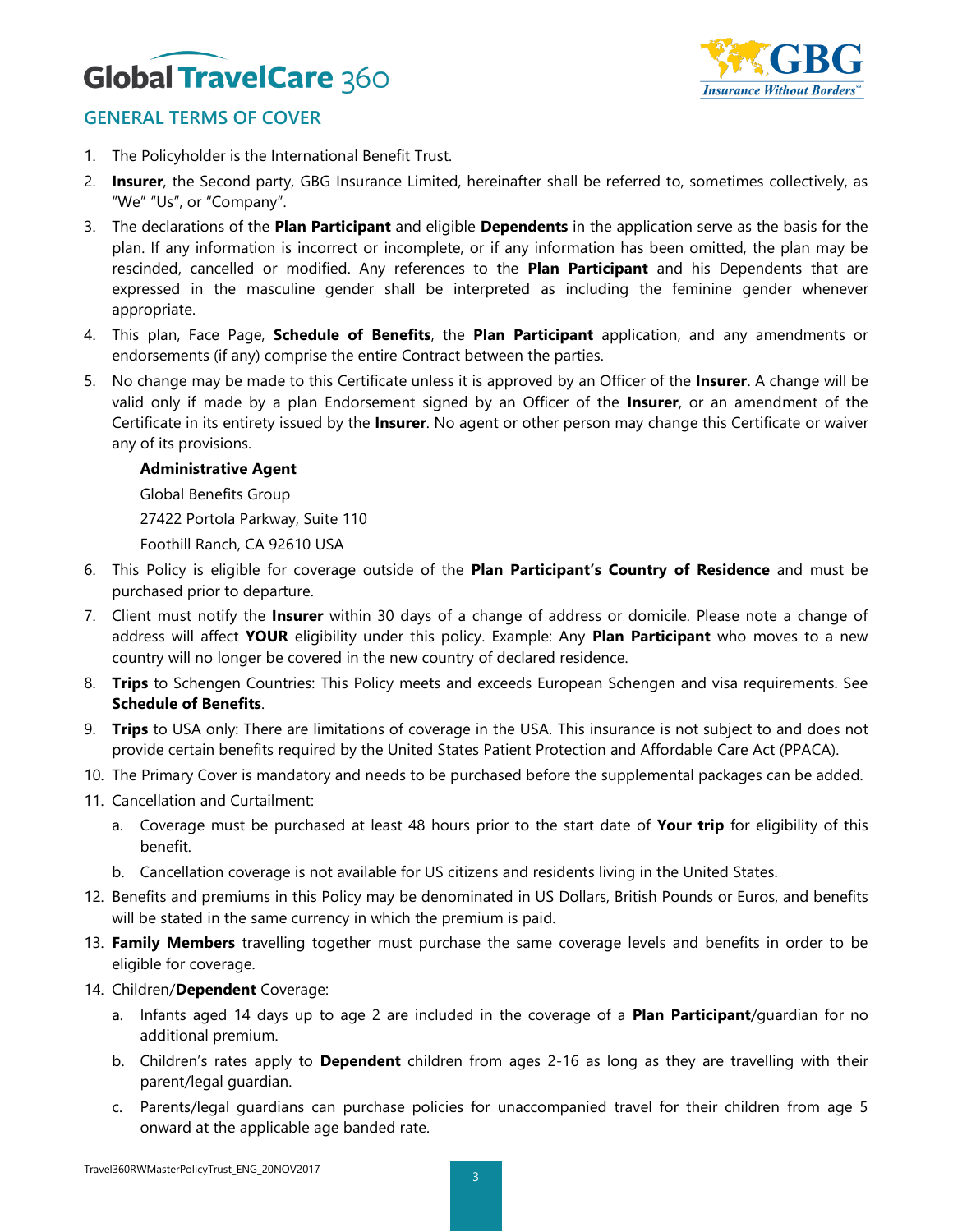

- d. Parents/legal guardians shall inform the **Insurer** the full name and date of birth of the children/dependent in order to be eligible for coverage.
- 15. Maximum Age: A Policy can be purchased before the **Plan Participant** attains age 80. This Policy will not be renewable at the anniversary date immediately following the **Plan Participant's** 80<sup>th</sup> birthday.
- 16. Benefit Reduction Schedule: The **Emergency and Accidental Medical Treatment** coverage reduces to **Accidental** Injuries only up to a maximum of USD 50,000 per **Person** and per **Policy Period** upon attainment of age 72 up to age 80. The reduction in benefit occurs at the start of the **Policy Period** following attainment of the specified age.
- 17. This Policy contains specific exclusions for **Pre-Existing Conditions** and limitations of coverage. Please check Description of Coverage and Policy Wording to fully determine benefits covered by **Your** Policy. By accepting this coverage **You** are agreeing to the terms and conditions contained herein.
- 18. **Trip** Maximum Issuance:
	- a. Single **Trip** Policy: Maximum duration not to exceed 180 days and may not be combined with any other Policy to exceed this limit.
	- b. Annual Multi-**Trip**: Maximum duration may not exceed 180 days in duration per **trip** in an annualized period.
- 19. Extensions and Renewals:

### **Single Trip Policies:**

- a. EXTENSIONS:
	- Travel can be extended as long as the extension is processed prior to the expiration of **Your** insurance policy.
	- No extensions beyond a cumulative 180-day period.

### **Annual Multi-Trip Policies:**

- a. EXTENSIONS:
	- Individual **Trip** extensions are permitted to a maximum of 60 days on the 42-day option and the 90 day option.
	- No extensions beyond a cumulative 180-day period.

### **For both Single and Multi-trip policies: Any illness, diseases, injuries, accidents which existed, showed symptoms or were diagnosed in the previous period(s) of Insurance during this trip shall not be covered in the extended period of Insurance.**

- a. RENEWALS:
	- The renewal premium must be paid within 30 days of the Policy expiration date.
	- Renewals of the policy in excess of 30 days from its expiry are no longer eligible for the renewal discount.
- 20. Excess Insurance Provision: This is travel insurance and not health insurance. The benefits provided under both Medical and Evacuation shall be in excess of all other valid and collectable insurance or indemnity. It shall apply only when such other benefits are exhausted. In the event the **Plan Participant** has no other insurance this coverage becomes primary.
- 21. The **Plan Participant** should not take out this Policy if the intent is to live abroad versus traveling. Please contact a representative for alternative solutions.
- 22. The **Insurer** shall have the full right of subrogation for any claims submitted.
- 23. All claims must be submitted within 90 days from date of incident or they will be denied.
- 24. The **Plan Participant** must exercise reasonable care to prevent **Accident**, **Injury**, loss or damage.
- 25. There will be no coverage for any **accident** / **injury** that occurs while the **Plan Participant** was breaking the jurisdictional law where the **accident**/**injury** took place, regardless if the **Plan Participant** was considered at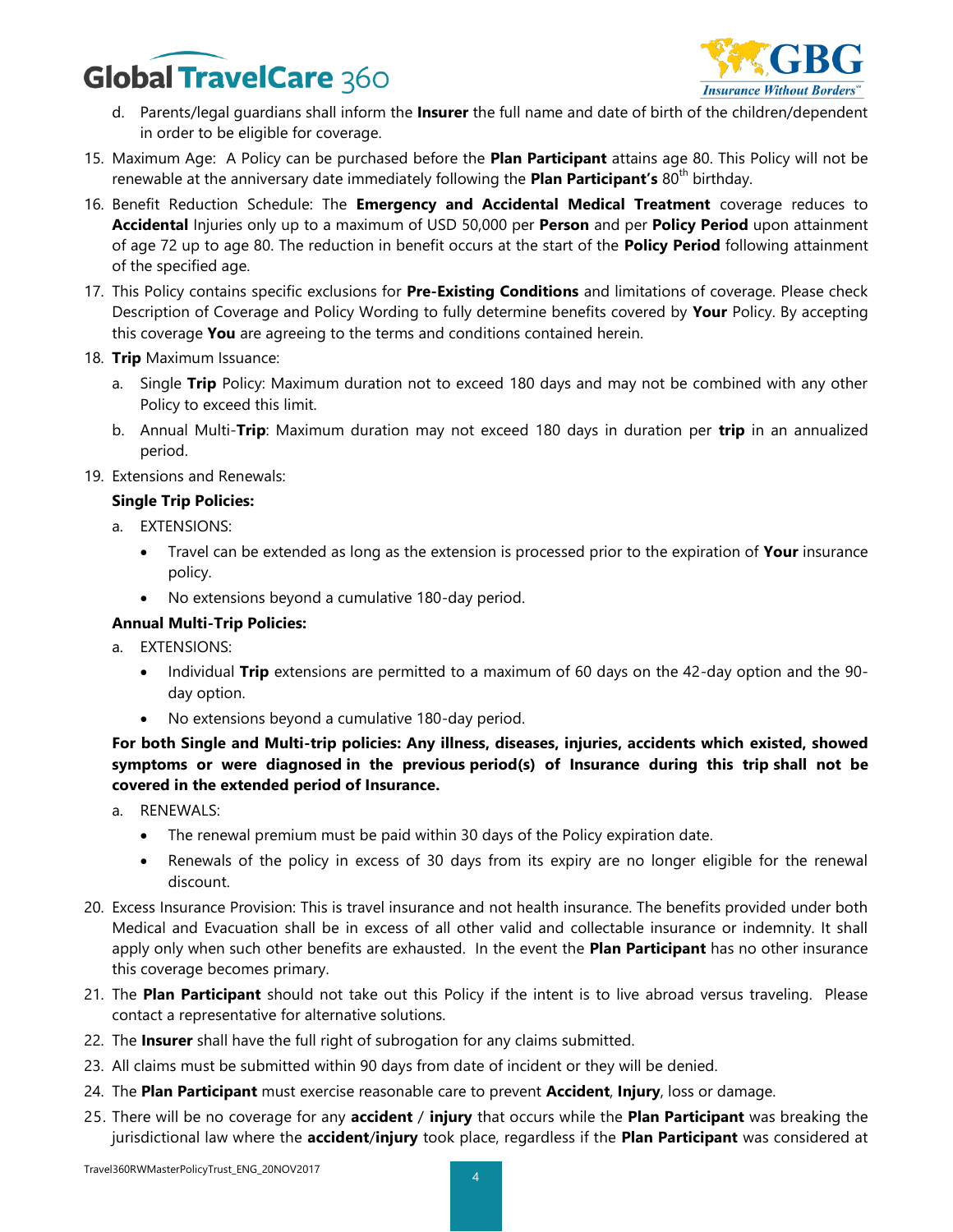

fault or not.

- 26. If the **Plan Participant** or any person acting on his/her behalf shall make any claim or statement knowing the same to be false or fraudulent as regards amount or otherwise, then this Insurance shall become void and all claims hereunder shall be forfeited without refund of premium.
- 27. The **Insurer** may at their own expense take proceedings in the name of the **Plan Participant** to recover compensation or secure an indemnity from any third party in respect of any loss, damage or expense covered by this Insurance and any amounts, recovered or secured shall belong to the **Insurer**.
- 28. The **Insurer** shall not be deemed to provide cover and the **Insurer** shall not be liable to pay any claim or provide any benefit hereunder to the extent that the provision of such cover, payment of such claim or provision of such benefit would expose the **Insurer** to any sanction, prohibition or restriction under United Nations resolutions or the trade or economic sanctions, laws or regulations of the European Union, United Kingdom, United States of America or Latin America.
- 29. Unless specified this insurance does not cover anything caused directly or indirectly through bankruptcy / liquidation of any tour operator, travel agent, and transportation company or accommodation supplier.
- 30. All claims arising under this insurance shall be governed by the Laws of the Bailiwick of Guernsey, Channel Islands, whose courts alone shall have jurisdiction in any dispute arising hereunder.

### **DESCRIPTION OF BENEFITS**

Benefits are applicable when the **Plan Participant** is traveling for leisure and business outside his or her **Country of Residence**; coverage also is in effect when traveling to and from the **Plan Participant's Country of Residence** as part of an international **Trip**.

**Emergency Assistance / Member Services: GBG Assist—24 hours a day, 7 days per week**

- For **Medical Emergencies** and assistance with **Your** medical care, contact GBG Assist at U.S./Canada tollfree: +1.866.914.5333 or Worldwide collect: +1.905.669.4920.
- These services include pre-authorization of treatment, **Hospital** admission, and provider referrals.

**Emergency Medical Evacuation**: The plan covers **UCR (usual, customary and reasonable)** charges for emergency evacuation when appropriate medical treatment is not available locally and deemed medically necessary and is pre-approved by GBG Assist, their medical advisors and the attending Physician, to a suitable location that will render immediate and appropriate care which may or may not be the **Country of Residence**. If the **Plan Participant** does not obtain pre-approval from GBG Assist, the **Insurer** reserves the right to deny coverage.

**Accompaniment**: The insurance allows for the travel and accommodation expenses of one person (i.e., a relative or friend) who is a resident of **Plan Participant's Country of Residence**, whom, upon medical advice is advised to join, accompany, remain with or escort the **Plan Participant**.

**Continuation:** Upon pre-approval of GBG Assist and if medically able, Insurer will provide coverage to the point of initial destination by the most economical means, to continue with the originally booked itinerary.

**Repatriation for Medical Treatment**: The **Insurer** reserves the right to review and repatriate any **Plan Participant** who is medically stable and upon advice of the Attending Medical **Doctors**, can be evacuated, at the **Insurer's** discretion, to the **Country of Residence.** The **Insurer** shall not be liable for any form of treatment or surgery which in the same medical opinion can be delayed until the **Plan Participant** returns to their **Country of Residence.** If the **Plan Participant** refuses to accept repatriation once medically stable, the **Insurer** reserves the right to deny further medical coverage and benefits.

Travel360RWMasterPolicyTrust\_ENG\_20NOV2017 **Compassionate Repatriation:** The **Insurer** will repatriate the **Plan Participant** to their **Country of Residence** in the event there is a **Sickness**, serious **Injury** or death of a spouse, domestic partner, parent, parent-in-law, child,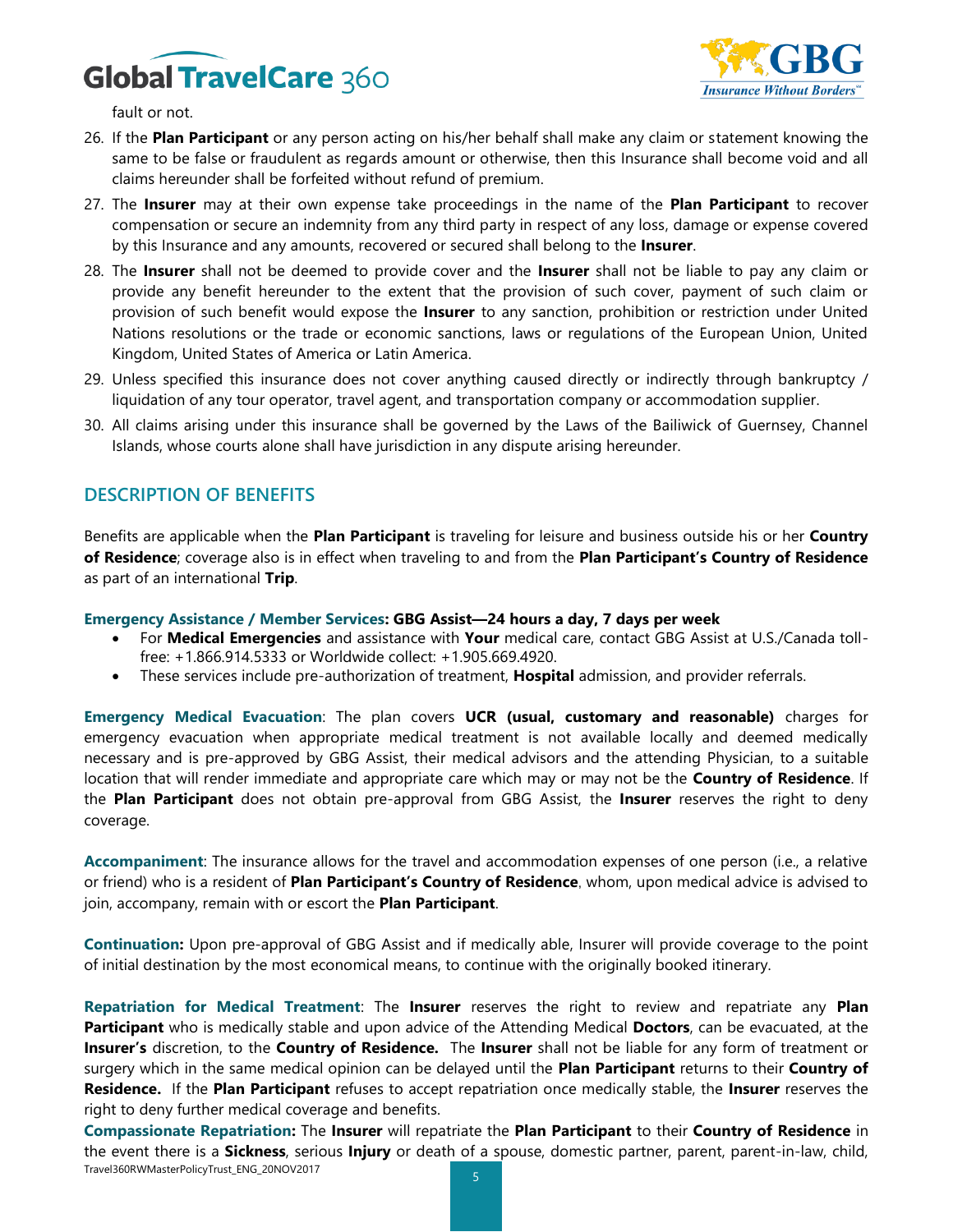

grandchild, brother, sister, or fiancé. The **Family Member** must have the same country of residence as the **Plan Participant**. Transportation costs will be by the most economical means and determined by the **Insurer.** All Repatriation benefits must be coordinated and pre-approved by GBG Assist or claims will not be paid or authorized

**Emergency and Accidental Medical Treatment**: The PRIMARY PURPOSE of this Travel Policy is to protect an **Plan Participant** from acute, sudden and unforeseen Medical and **Accidental** Emergencies **(see Definitions for applicability).** It is not intended to care for general medical conditions or **Pre-Existing Conditions** and is subject to the limits specified in the **Schedule of Benefits**.

- Per the limits specified in the **Schedule of Benefits**: This may include **UCR** expenses incurred by the **Plan Participant** in case of acute/emergency **Sickness** and **Injury**. This Policy covers required treatment by authorized physicians, nurses and specialists, hospitalization (semi-private rooms) including surgery, anesthesiologist, prescribed medicines, dressings and local transport to and from the place of treatment and shall be compensated at 100% of the expenses minus any applicable copayment/deductibles specified by **Your** plan.
- **Pre-Existing Conditions which are** not covered means existing and known diseases, illness, chronic or a recurrent medical condition including care for previous **accident**s that have shown symptoms and/or for which the **Plan Participant** has been hospitalized, treated by a physician or has received any medical treatment within 6 months (12 months for cardiac conditions) prior to the commencement date of the insurance. Any treatment prior to each departure from the **Country of Residence** will be considered a **Pre-Existing Condition.** See General Exclusions section of this Policy.
- Childbirth whether normal or complicated as result of an **Accident** or as result of acute, sudden and unforeseen Medical Emergencies not considered pre-existing. This includes including the transfer of a pregnant woman to **Hospital** when the **Plan Participant** is less than 26 weeks pregnant if natural pregnancy, and less than 16 weeks pregnant in case of fertility treatment or in the case of multiple births.
- Treatment by physiotherapists and chiropractors prescribed by an authorized physician shall be compensated as specified in the **Schedule of Benefits.**
- Dental treatment is limited to emergency dental treatment for the immediate relief of pain.
- Outpatient services are covered per the **Schedule of Benefits** and may be utilized via Urgent Care Centers and only via licensed medical **Doctors**. Use of Emergency room for outpatient services may be subject to copayments as outlined in the **Schedule of Benefits**. For **Plan Participants** traveling in North America please contact GBG Assist for the location of networked preferred providers.
- If the **Plan Participant** is unable to continue their **trip** due to a sudden and acute **Sickness** or **Injury** covered by the policy, and such **Sickness** or **Injury** occurs prior to expiration of the policy but continues beyond the policy expiration date, then upon approval by the Insurer, Coverage will continue until such time that the Insurer's medical advisers, whose opinion shall prevail, declare the **Plan Participant** is fit to travel. Notwithstanding the foregoing, extended Coverage shall not exceed 60 days.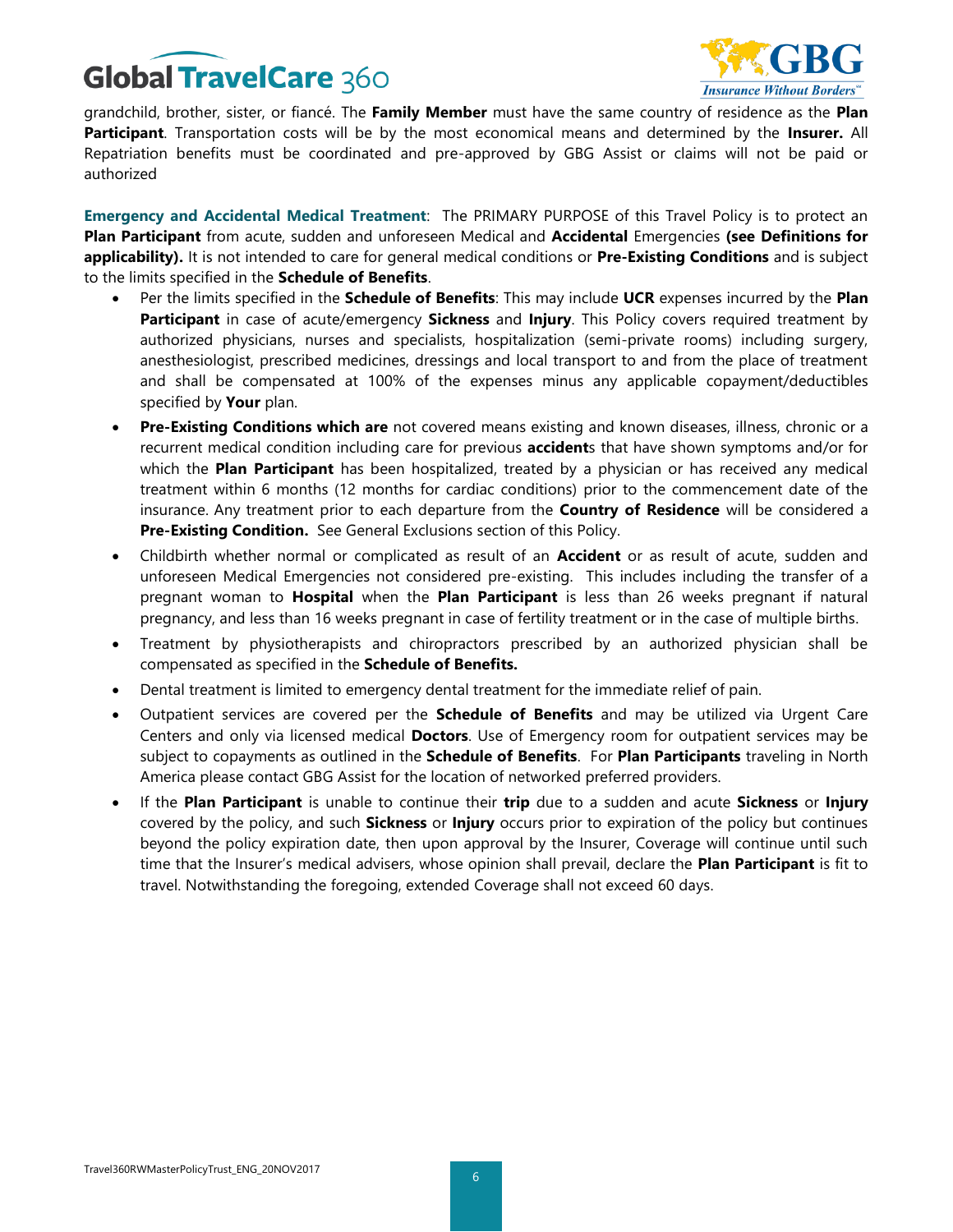

**Sports Coverage**: This Policy includes sports activities as specified in the LEISURE chart below and is subject to the limits specified in the **Schedule of Benefits**. All other terms and conditions of **Emergency and Accidental Medical Treatment** are applicable as contained herein.

#### **Covered Leisure Sports**

| Athletics/calisthenics/basic gym work                   | Golf                                           | Safari (organized - no guns)                     |
|---------------------------------------------------------|------------------------------------------------|--------------------------------------------------|
| <b>Badminton</b>                                        | Handball                                       | Sailboarding (Leisure - No racing)               |
| Ballooning (Not as pilot, tour, passenger only)         | Horse riding (no Polo, Hunting, Jumping)       | Sailing (Territorial Waters only)                |
| Baseball                                                | Jogging                                        | Sand Yachting                                    |
| Basketball                                              | Marathon Running (non-paid, amateur)           | Scuba <b>Diving</b> (max depth 25 meters)        |
| <b>Blade Skating</b>                                    | Netball                                        | Snorkeling                                       |
| Bowls                                                   | Orienteering                                   | Squash                                           |
| Camel/Elephant Riding / Trekking                        | Paddle boarding                                | Tennis                                           |
| Canoeing/Kayaking (inland/coastal/flat water)           | Paintballing                                   | Trekking/Hiking (under 3,500 meters<br>altitude) |
| Catamaran Sailing (only in Territorial Waters)          | Pickle Ball                                    | Volleyball                                       |
| Craigcat riding (only in Territorial Waters             | Pony Trekking (no jumping, racing, dressage)   | Water Polo                                       |
| Cricket                                                 | Racket Ball                                    | White/Black Water Rafting (Grade 1 to 3)         |
| Cross country running                                   | Rambling                                       | Yachting (Territorial Waters)                    |
| Curling                                                 | Rock Scrambling Class 1 only                   | Zip Lining                                       |
| Cycling (other than BMX and mountain biking)            | Roller Blading (Line Skating / Skate boarding) |                                                  |
| Dinghy/ Small craft sailing (Territorial water<br>only) | Rounder's                                      |                                                  |
| Fishing (Fresh water and deep sea)                      | Rowing (inland/coastal)                        |                                                  |
| Flying as a passenger (private/small aircraft)          | Running, Sprint / Long Distance                |                                                  |

#### **The following Activities are NOT covered:**

- 1. The hazardous sports activities specified in the chart below.
- 2. Engaging in professional, semi-professional or competitive sporting events of any kind.
- 3. Group, club, interscholastic, intercollegiate, organized team play (exception: informal sports play among friends and relatives in a team game).
- 4. Use of any type of firearms (any device that discharges a projectile of any type.
- 5. Any activity relating to flying either as a Pilot in Command, student pilot, sport flying or the business or trade of flying except while travelling as a passenger in a fully-licensed passenger carrying aircraft.
- 6. **Diving** in Cyprus and or any decompression care in Cyprus whether the injury occurred in the territory or not.
- 7. Any Activity in which the **Plan Participant** is acting irresponsibly or while performing stunts of any kind including but not limited to jumping, railing with bikes, scooters, skateboards, aerial acrobatics, flips, halfpiping etc.
- 8. Any injuries associated with any sport while under the influence of drugs or alcohol.

#### **Non-Covered Hazardous Sports**

Abseiling **Abseiling Horse Racing Horse Racing Rock Scrambling Class 2 or 3** and 2 or 3 American Football **American Football** Hunting-on-horseback **Rifle Range shooting** Animal Conservation/Game Reserve work Hunting / Shooting Roller Hockey/Street Hockey Archery Rugby Robert (1999) - Hurling Rugby Rugby Rugby Rugby Base Jumping The Matter of the Boating (non-extreme) Sailboarding (racing/high speed/extreme) Bobsleigh/luge/Skelton/Tobogganing Jet Boating (White water/extreme sport) Sand boarding BMX cycling (noncompetitive) **Jet Skiing Scuba Diving** (26 and above) Boxing The Shark feeding/Cage Diving Judo / Karate (Martial Arts) Shark feeding/Cage Diving Bungee Jump **Sky Diving Sky Diving Sky Diving Sky Diving Sky Diving Sky Diving Sky Diving Sky Diving Sky Diving** Canoeing/Kayaking (white water max class 3) Kite surfing/Land boarding/Buggying Snow Boarding Canyoning **Canyoning** Canyoning Canyoning Canyoning Canyoning Canyoning Canyoning Canyoning Canyoning Canyoning Canyoning Canyoning Canyoning Canyoning Canyoning Canyoning Canyoning Canyoning Canyoning Canyoning Canyoning Caving / Cave Diving the Caving Luge/tobogganing the Steeple chasing Steeple chasing Clay pigeon shooting and Martial Arts (Competition or Training) Street Hockey Cross channel swimming and a surfing Micro lighting surfing Surfing Surfing Surfing

- 
- Dry/desert/dune skiing example and Moped/Scooter Rentals Team sports played in competitive contests

Travel360RWMasterPolicyTrust\_ENG\_20NOV2017 <sup>7</sup>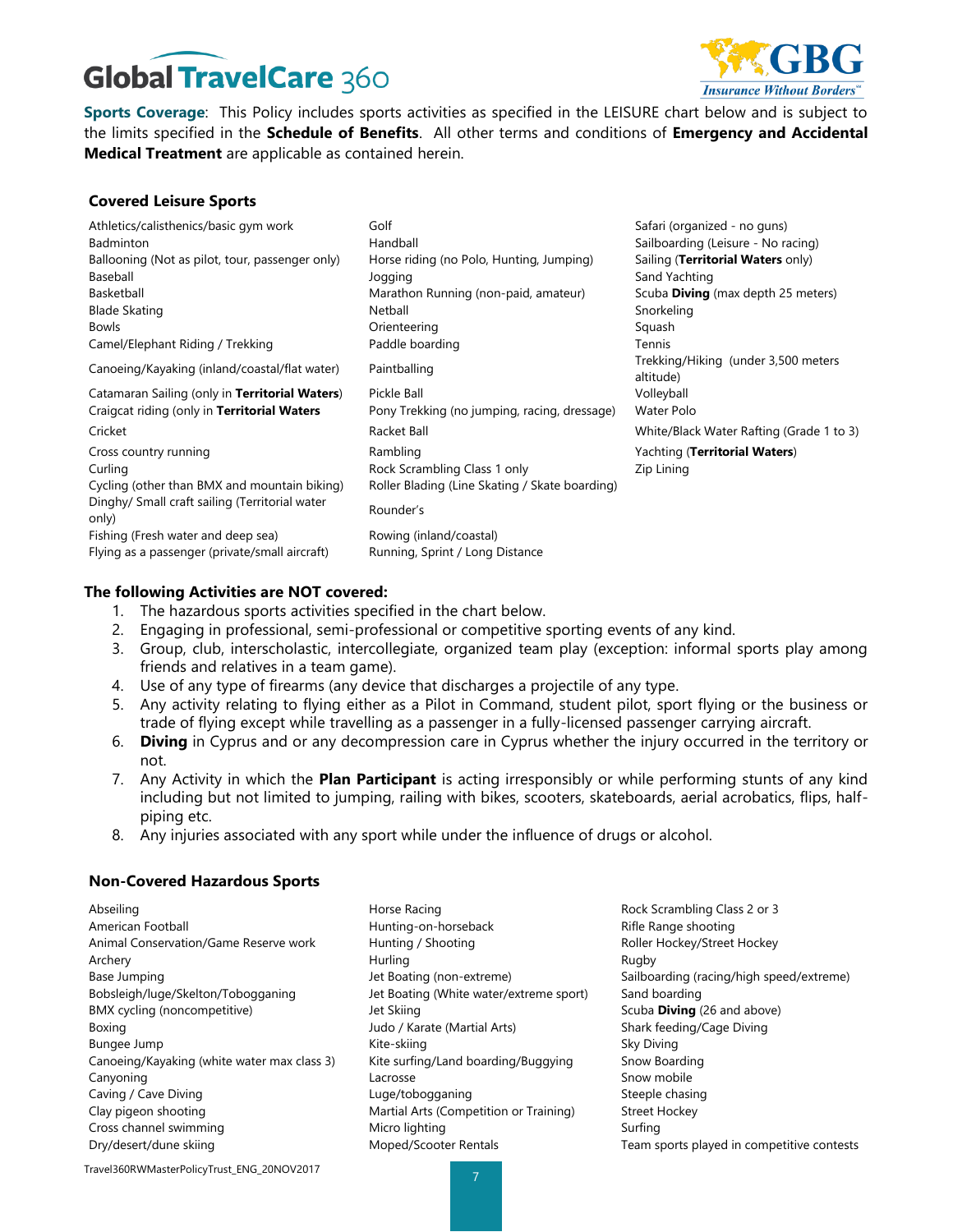Fell / terrain/ mountain running The Motor Racing (all types) Tombstoning/cliff diving/quarry diving Fencing Motorcycling (any) Trekking/Hiking (over 3,500 meters Field Hockey **Mountain Biking** Triathlon Football Soccer **Mountain Boarding** Mountain Boarding Mountain Boarding Wake boarding Free Diving/No Limits Diving Nountaineering Mountaineering War Games (non-armed forces) Flying as a pilot Orienteering (not involving climbing) Water Skiing Gaelic Football (non-competitive) Parachuting Wave runner Gliding Parasailing Wave Surfing Go Karting (recreational use less than 120cc, 10K limit) Parascending (over water or over land) Weight-lifting (max lift 150 lbs./70kgs) Gymnastics (competition) **Parkour/Parkour** Parkour White/Black Water Rafting (Grade 4 to 6) Hang Gliding **Point-to-point** Point-to-point **Point-to-point** Point **Wrestling** Heli-skiing Polo Yachting (crewing) - outside **Territorial**  Heptathlon **Potholing Yachting Yachting (racing)** Potholing Yachting (racing) High Diving Professional Sports of any kind Zorbing/Hydrozorbing Hockey (ice and street) Quad Biking /All-Terrain Vehicles Horse Jumping and Dressage Rock Climbing





altitude)

**Waters**

**Repatriation of Mortal Remains:** Reimbursement for either repatriation of mortal remains or local burial is included in this Policy. This benefit excludes fees for return of personal effects, religious or secular memorial services, clergymen, flowers, music, announcements, guest expenses and similar personal burial preferences. All Repatriation benefits must be coordinated and pre-approved by GBG Assist or claims will not be paid or authorized.

**ATMSafe:** This is an exclusive program that provides the **Plan Participant** with protection against theft when withdrawing cash from an ATM/Bank Machine anywhere in the world. In the event of loss, the **Plan Participant** will be reimbursed up to the daily withdrawal limit specified in the **Schedule of Benefits**. All claims require a police report to be filed.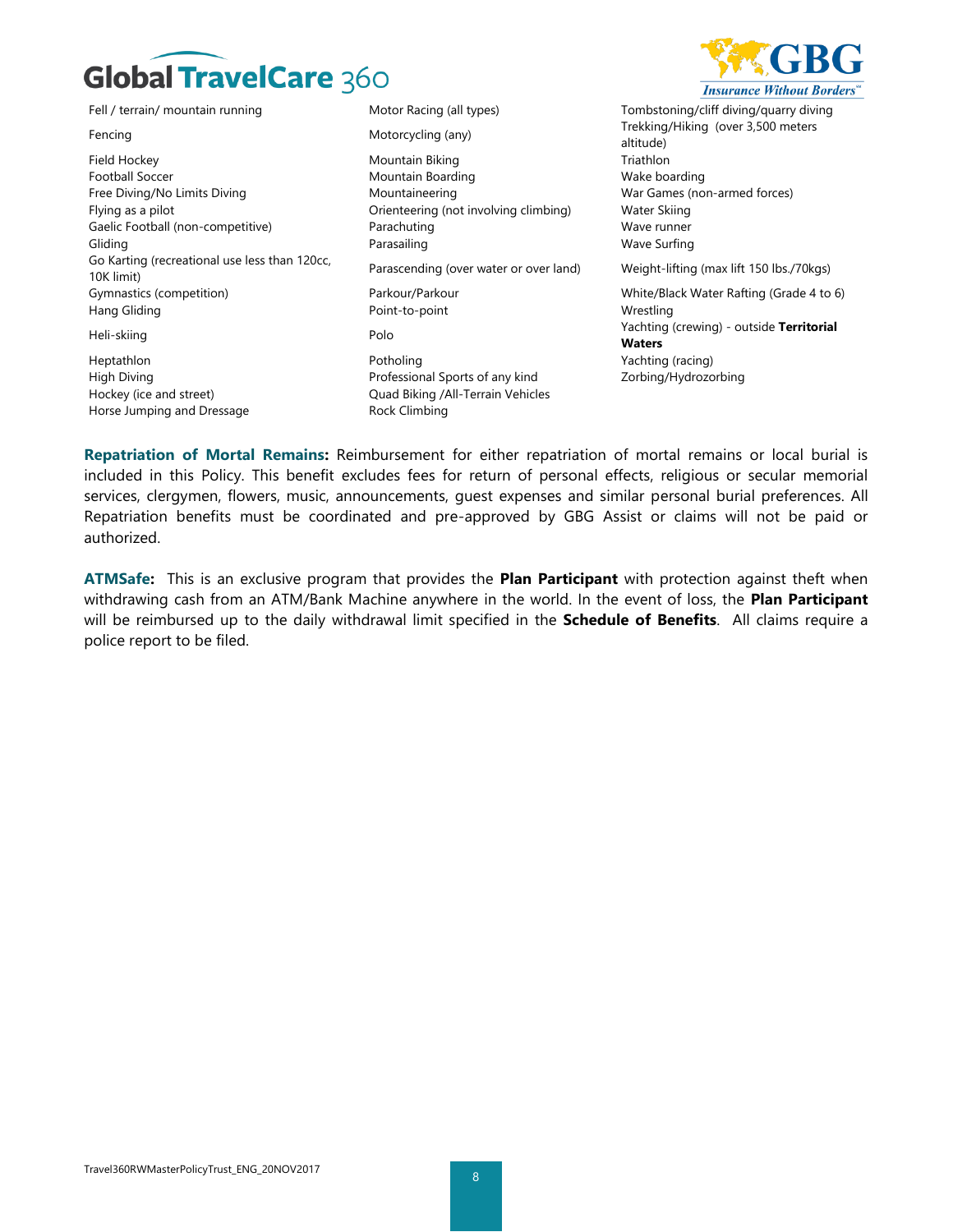

### **OPTION 1: ENHANCED BENEFITS – ONLY VALID IF PURCHASED**

**Baggage Delay:** Reimbursement per the benefits specified in the **Schedule of Benefits** in respect of the replacement of **Necessities** in the event of baggage being temporarily lost in transit during the outward journey from the **Country of Residence** for longer than 12 hours. Benefit does not apply to the return or homeward journey. The following conditions must be met prior to filing a claim:

- 1. Proof of a **Missing Bag Report** must be filed with the **Common Carrier**.
- 2. Any items purchased after the return of the baggage will not be covered
- 3. Any claim must be accompanied by proper receipts with date and time affixed.

**Airline Baggage Loss:** SERVICE PROVIDED BY BLUE RIBBON BAGS: GBG has partnered with Blue Ribbon Bags which provides a unique service that tracks and expedites the recovery of your mishandled baggage for the first 96 hours of it being undelivered. If Blue Ribbon Bags cannot facilitate the return of your bags in that time, BRB will send the Satisfaction Guarantee Payment outlined in the **Schedule of Benefits** to the **Plan Participant**. Payments are guaranteed, even if the bag is returned to the customer AT ANY POINT after the 96 hour period has elapsed. This benefit is payable ONE TIME only during the **Plan Participant's** annual multi-**trip Policy Period**.

In order for this Service Guarantee to apply, the **Plan Participant** must abide by the terms and conditions set forth in the Blue Ribbon Bags Service Guarantee and agreement, which can be found by visiting this website: **https://www.blueribbonbags.com/ServiceAgreement** and reviewing appendix one at the end of this document.



### **How to file a mishandled bag from your airline flight.**

If your bag does not accompany you to your flight's end-point destination you must report it to the airline before reporting it to Blue Ribbon Bags. Undelivered bags must be reported to Blue Ribbon Bags within 24 hours of your flight landing. You may report the mishandled bag to us either by phone at +1 888-BAGGAGE (+1 888-224-4243), or online at **www.blueribbonbags.com/MbrFilingPassenger**, 24 hours a day, 7 days week.

Please be sure to retain the baggage tracking information (file reference/locator number) the airline provides you with when filing a lost baggage claim with them, as Blue Ribbon Bags will require this information to process your mishandled baggage report. Undelivered bags must be reported to Blue Ribbon Bags within 24 hours of your flight landing.

**Baggage Loss/Theft:** Secondary coverage to **Common Carrier** settlement with reimbursement to the maximum specified in the **Schedule of Benefits**. No claims will be accepted until AFTER the **Plan Participant** has filed and received settlement from the **Common Carrier**. The coverage is in respect of accidental loss or theft to baggage clothing and personal effects owned by the **Plan Participant**, subject to depreciation tables selected by the **Insurer** to a maximum payment of:

If you have any questions please do not hesitate to contact Blue Ribbon Bags by sending an email to

- 1. USD 500 in respect of any one article, pair or set of articles.
- 2. USD 300 overall in respect of **Valuables/Electronics**. See Definitions, Conditions and Exclusions.

#### **Conditions:**

- 1. The **Plan Participant** must observe ordinary proper care in the supervision of the **Plan Participant's** property and in all cases of loss;
- 2. Claims will be evaluated on an "indemnity basis" only NOT "new for old". This means the market value of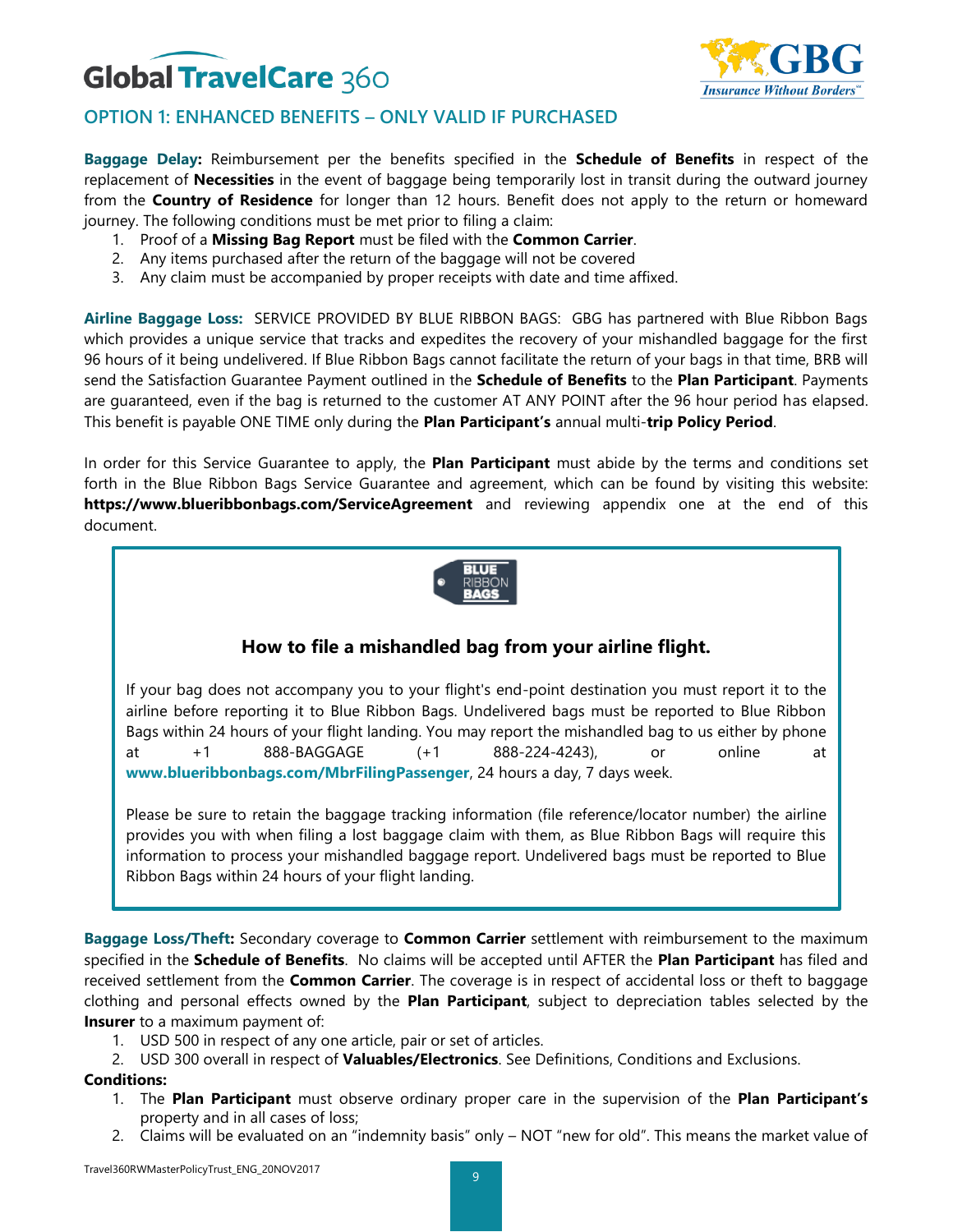

the article less deduction for age, wear, tear and depreciation, or the cost of repair; whichever is the lesser.

- 3. Claims will not be considered unless proof of ownership and evidence of value is provided;
- 4. Any amount paid for temporary loss of baggage will be deducted from the final claim settlement if baggage proves to be permanently lost;
- 5. Proof of a **Missing Bag Report** must be filed with the **Common Carrier**;
- 6. Any amount paid by a **Common Carrier** in settlement toward the loss will be deducted from the final claim;
- 7. The **Insurer** may request any information from the client it deems necessary in the settlement of a claim. Failure to do so will result in a denial of the claim;
- 8. In the event of a claim in respect of a pair or set of articles the **Insurer** shall only be liable in respect of the value of that part of the pair or set which is lost, stolen or damaged.

### *Exclusions:* **The Insurer shall not be liable for:**

- 1. Damage to baggage of any kind and or its contents;
- 2. Any loss or theft, or suspected theft not reported to the Police within 24 hours of discovery and a written report obtained;
- 3. Any damage or loss or theft of property in transit, which has not been reported to the **Common Carrier** and written report obtained. In the case of an airline a Property Irregularity Report will be required;
- 4. Loss or theft of any property left unattended in a public place;
- 5. Any theft from an unattended motor vehicle unless the property is in a locked/covered baggage area, and there is evidence of forced entry which has been verified by a Police Report;
- 6. Loss, damage or theft of **Valuables/Electronics** and money packed in checked baggage or other receptacles while travelling.
- 7. Loss or damage caused by decay, wear and tear, moth, vermin, or atmospheric conditions;
- 8. Deterioration or mechanical derangement of any kind;
- 9. Loss due to confiscation or detention by Customs or other authority;
- 10. Damage to sports equipment whilst in use;
- 11. Losses of jewelry whilst swimming;
- 12. Breakage of or damage to fragile articles and any consequence thereof;
- 13. Any loss or theft of phones, smart phones, computer equipment including tablet personal computers;
- 14. Unset precious stones, contact or corneal lenses, spectacles or accessories;
- 15. Stamps, documents, deeds, manuscripts or securities of any kind;
- 16. Items of a perishable nature;
- 17. Business goods, samples, tools of trade or motor accessories;
- 18. Household goods and home contents.

**Personal Liability:** Subject to the limit stated in the **Schedule of Benefits,** this Policy will indemnify each **Plan Participant** against legal liability for bodily **Injury** to persons other than employees or other members of his/her family and/or damage to property excluding that owned by or in the custody or control of the **Plan Participant** during the Period of Insurance inclusive of legal expenses.

#### **Conditions:**

- 1. The insurance limit is for any one Policy, even if multiple losses are incurred by multiple **Plan Participants** carrying the Policy;
- 2. The **Plan Participant** cannot make statements nor admit liability for any loss, damage or **Injury** caused by themselves.

#### *Exclusions:* **The Insurer shall not be liable for:**

- 1. Employers' liability, contractual liability or liability to a member of a family or a **Traveling Companion**;
- 2. Animals belonging to or in the care, custody or control of an **Plan Participant**;
- 3. Any willful, malicious, or unlawful act;
- 4. Pursuit of trade, business or profession;
- 5. Ownership or occupation of land or buildings;
- 6. Ownership, possession or use of vehicles, aircraft, or motor-powered watercraft;
- 7. The influence of intoxicating liquor, or the use of firearms;
- 8. Legal costs resulting from any criminal proceedings.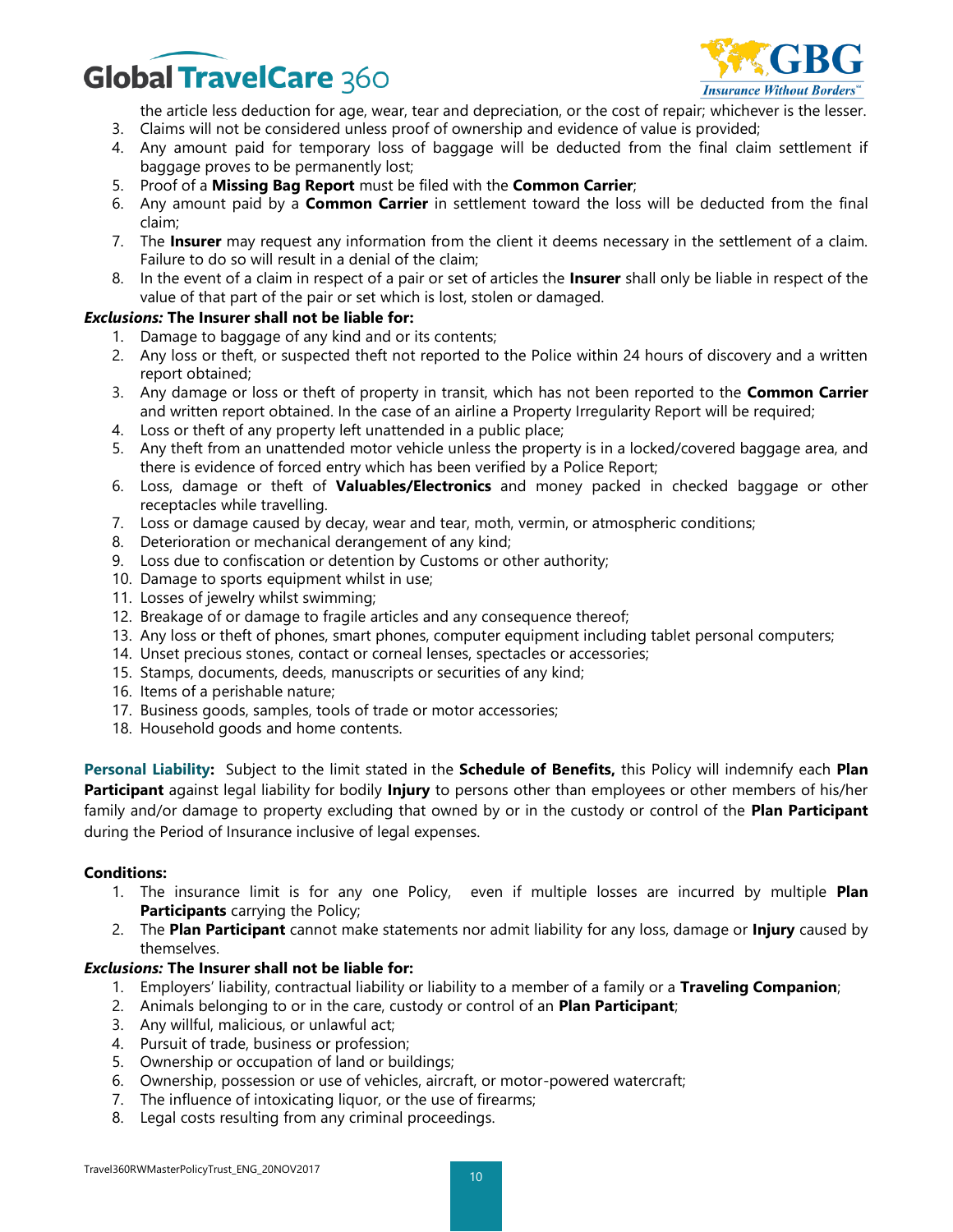

**Accidental Death, Dismemberment and Permanent Total Disability:** The Policy will pay according to the following scale if a **Plan Participant** sustains **Accidental** bodily **Injury** which, solely and independently of any other cause results in Death or Disability within 12 calendar months from the date of the **Accident**. This benefit is paid only when the Death or Disability is directly related to an incident which occurred while traveling on a **Common Carrier**.

- Children under 16 years of age the death benefit is limited to USD 5,000.
- Age grouping 65 to 80 is excluded from all disability coverage under this Policy. Coverage for **Accidental** Death is confined to **Common Carrier** and is limited to the amount specified in the schedule.

| <b>Loss Description</b>                                                                                                                           | <b>Percentage of</b><br><b>Principal Sum</b> |
|---------------------------------------------------------------------------------------------------------------------------------------------------|----------------------------------------------|
| Loss of Life                                                                                                                                      | 100%                                         |
| Loss of Speech and Loss of Hearing                                                                                                                | 100%                                         |
| Loss of Speech and one Loss of Hand, Loss of Foot or Loss of Sight of One Eye                                                                     | 100%                                         |
| Loss of Hearing and one Loss of Hand, Loss of Foot or Loss of Sight of One Eye                                                                    | 100%                                         |
| Loss of Hands (both), Loss of Feet (both), Loss of Sight or a combination of any<br>two of Loss of Hand, Loss of Foot or Loss of Sight of One Eye | 100%                                         |
| Quadriplegia                                                                                                                                      | 100%                                         |
| Paraplegia                                                                                                                                        | 75%                                          |
| Hemiplegia                                                                                                                                        | 50%                                          |
| Loss of Hand, Loss of Foot or Loss of Sight of One Eye (any one of each)                                                                          | 50%                                          |
| Uniplegia                                                                                                                                         | 25%                                          |
| Loss of Thumb and Index Finger of the same hand                                                                                                   | 25%                                          |

### **Conditions:**

- 1. In the event of a claim, a medical adviser or advisers appointed by the **Insurer** shall be allowed as often as the **Insurer** shall deem it necessary to examine the **Plan Participant**;
- 2. Payment of the Permanent Total Disability benefit shall be made only on certification by a medical board that the **Plan Participant** has been totally disabled from engaging in any gainful occupation for 12 consecutive months and at the end of that time is beyond the ability to make future improvement in order to return to work.
- 3. **Beneficiary and Death Notification:** If an **Plan Participant** dies due to a covered **Event**, the surviving beneficiary, immediate parent or legal guardian must provide:
	- Verification of eligibility and legal status of the beneficiary;
	- Copy of the death certificate;
	- Proof of travel.
- 4. **Disappearance:** If an **Plan Participant** has not been found within one (1) year of the disappearance, stranding, sinking or wrecking of any conveyance in which the **Plan Participant** was an occupant at the time of the **Accident**, then it will be assumed, subject to all other terms and conditions of the Policy, that an **Plan Participant** has suffered a loss of life under the Policy.
- 5. **Exposure:** If as the result of an **Accident** a **Plan Participant** is unavoidably exposed to extreme weather conditions and as a result of the exposure there is a loss, then such loss will be covered under the Policy.

#### *Exclusions***: The Insurer shall not be liable for:**

- 1. Any claim not related to **Accidental** bodily **Injury**;
- 2. Conditions arising from motorcycling as either a driver or passenger.
- 3. Injuries or death associated with working in a professional capacity or while on duty unless specifically agreed by the insurer.

**Additional Hospital Benefit:** A cash benefit per the **Schedule of Benefits** per day for each completed 24 hours as an in-patient; payable after the first 24 hours. This benefit is used to defray incidental expenses such as taxi fares,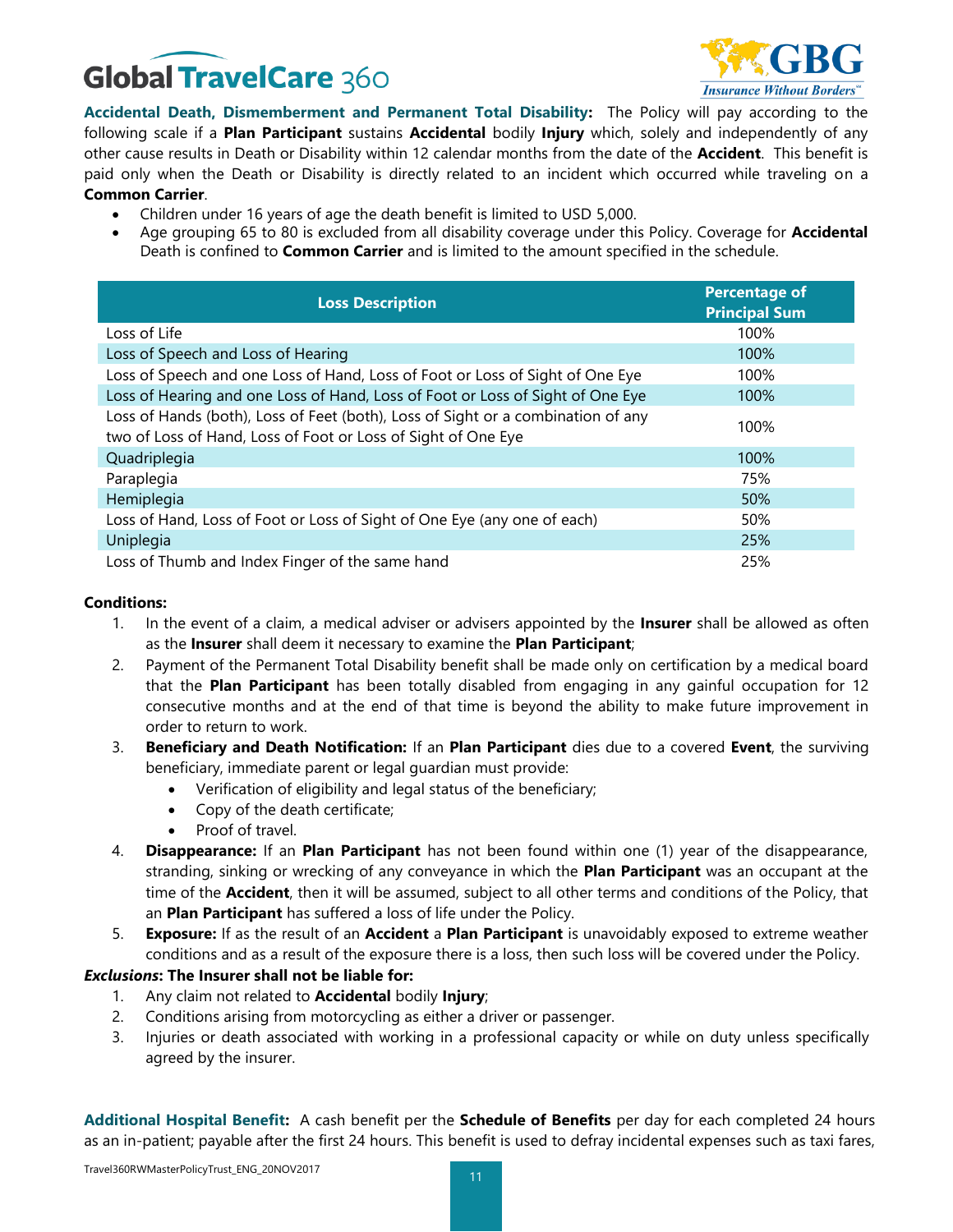



phone calls or other miscellaneous expense while hospitalized.

**Stolen Property** (under assault/robbery): This benefit provides for expenses related to stolen property taken during assault and robbery including unlawful forced removal or detention of a **Plan Participant** while operating or riding as a passenger in a private passenger vehicle. All losses must be confirmed in writing via a Police Report in the jurisdiction where the loss occurs. This coverage is for stolen property only and does not cover theft or damage to a rental car.

**Money and Documents (tickets, cash, banknotes):** Reimbursement to each **Plan Participant** in respect of accidental loss or theft of cash, banknotes (carried on the **Plan Participant**), postal or money orders, travel tickets, etc. Proper documentation and police reports are required on day of **Event** or discovery of loss.

#### *Exclusions:* **The Insurer shall not be liable for:**

- 1. Loss or theft not reported to the Police within 24 hours of discovery and a written report obtained;
- 2. Depreciation in value or shortages due to error or omission;
- 3. Loss or theft of unattended money except when left in hotel security, safety deposit or safe;
- 4. Money packed in suitcases or other like receptacles whilst travelling;
- 5. Money held in trust;
- 6. Loss or theft of traveler's checks.

**Loss of Passport:** To pay up to a maximum of USD 250 in respect of reasonable expenses necessarily incurred abroad in obtaining the replacement of a **Plan Participant's** lost or stolen passport. Additional expenses for missing flight and extending accommodations are not covered by this benefit.

**Travel Delay:** Coverage to the **Plan Participant** if the departure of the coach, aircraft, train or sea vessel in which he/she had arranged to travel on the first outward or first return leg of the journey is delayed for at least 24 hours from the time specified in the travel itinerary due to **Strike**, **Industrial Action**, bankruptcy, or mechanical breakdown. Compensation shall be documented and provided for all necessary and reasonable expenses subject to accommodations, food and local transportation minus any compensation paid by the **Common Carrier**.

An amount up to USD 100 for the first complete 24 hour period of delay in departure commencing from the original booked departure time as specified in the travel itinerary and up to USD 100 after each subsequent 24 hour period of delay up to a maximum specified in the **Schedule of Benefits**. It is a condition for cover that the travel Policy is purchased before the delay is known or announced by the **Common Carrier**.

**Conditions***:* Coverage is limited to expenses incurred not to exceed the specified daily limit and must be accompanied by receipts and documentation validating the Travel Delay.

- 1. For multiple **Plan Participants** travelling together claims may be combined to cover the full out of pocket cost but may not be claimed separately and at no time will compensation exceed the specified daily limit;
- 2. **Plan Participants** travelling together may not claim additional hotel expenses unless they are staying in separate accommodations and in no case shall exceed the specified daily limits.

#### *Exclusions:* **The Insurer shall not be liable for claims:**

- 1. If **You** are departing from **Your** point of origin and **You** live within 100 miles of **Your** address of record this benefit will not apply for delays at the initial point of departure;
- 2. Arising from **Strike** or **Industrial Action** existing or publicly declared at the time of affecting this Insurance.
- 3. Arising from technical reasons such as aircraft availability due to aircraft/sea vessel being removed from service;
- 4. Where an **Plan Participant** has not checked in according to the itinerary supplied and has failed to obtain written confirmation from the **Common Carrier** (or their handling agents) of the period of or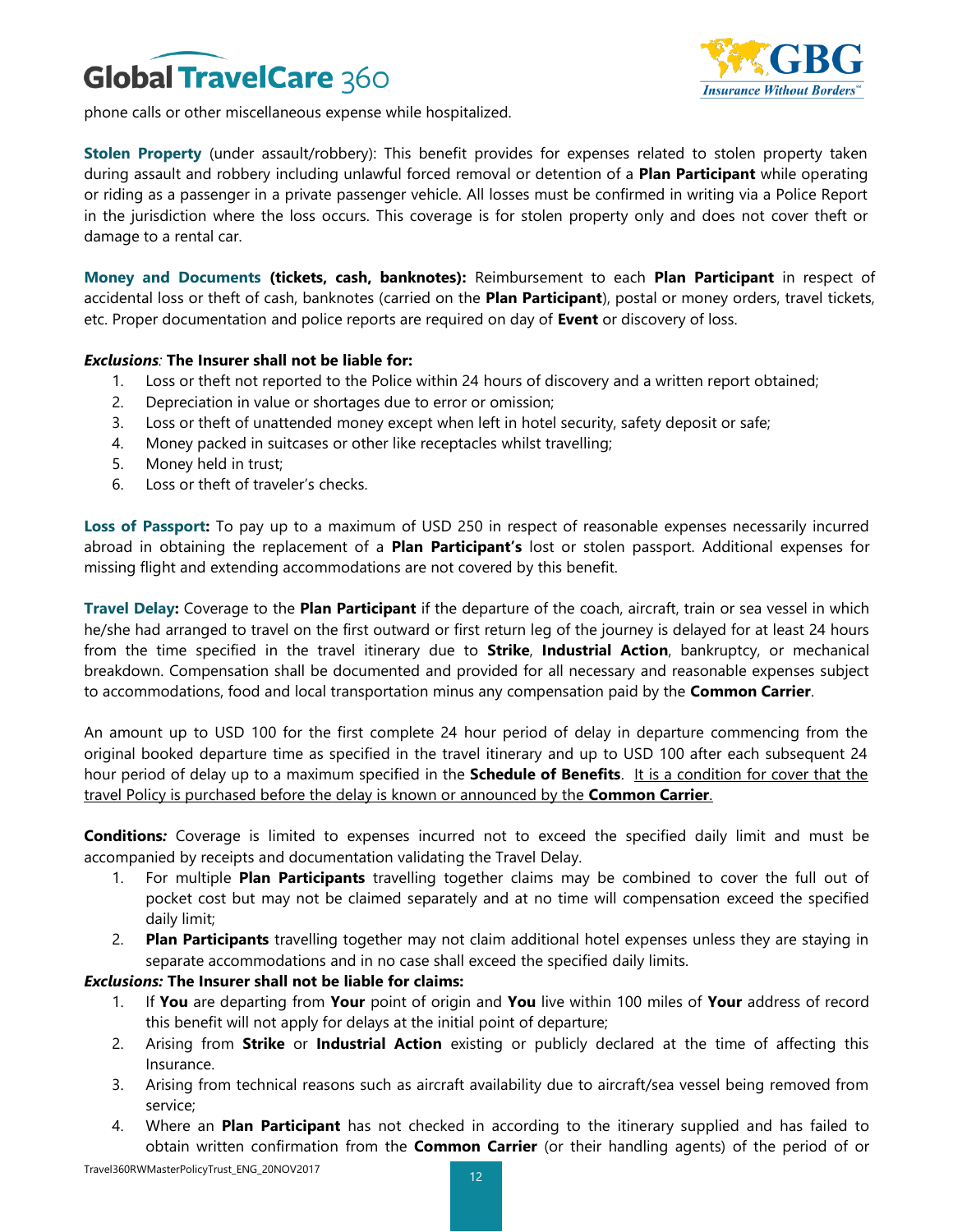

reason for the delay;

5. Arising directly or indirectly from withdrawal from service (temporary or otherwise) of a coach, aircraft, train or sea vessel on the recommendation of a Port Authority or the Civil Aviation Authority or of any similar body.

**Missed Departure: (flight, bus, train, sea vessel)** To pay up to specified limit on the outward journey to each **Plan Participant** in respect of reasonable additional accommodation (room only) and travel expenses necessarily incurred to reach the overseas final destination as a consequence of: **Strike**, **Industrial Action**, riot, mechanical breakdown, or inclement weather, which resulted in an interruption of scheduled public transport services.

**Legal Expenses**: Legal costs and expenses incurred by an **Plan Participant** up to a specified maximum in pursuit of compensation and/or damages against a third party arising from personal **Injury** of the **Plan Participant** during the Period of Insurance.

#### **Conditions:**

- 1. The **Insurer** shall have complete control over the legal proceedings and the appointment and control of a lawyer;
- 2. A **Plan Participant** must follow the legal representative's advice and provide any and all information and assistance as required. Failure to do so will entitle the **Insurer** to withdraw cover;
- 3. The **Plan Participant** must have access to legal documentation to support the claim;
- 4. Failure by the **Plan Participant** to comply with all or any of these conditions will entitle the **Insurer** to render the legal expenses aspect of this Policy void and thereby withdraw cover;
- 5. The insurance will not extend to covering an **Plan Participant** in the pursuit of any appeal except at the **Insurer's** sole discretion;
- 6. Where there is a possibility of a claim being brought in more than one country the **Insurers** shall not be liable for the cost if an action is brought in more than one country.

#### *Exclusions***: The Insurer shall not be liable for:**

- 1. Costs incurred in pursuit of any claim against a Travel Agent, Tour Operator, **Common Carrier**, Accommodation provider, the **Insurer** or **Insurer's** Agent, or any other commercial entity;
- 2. Legal expenses incurred prior to the granting of support by the **Insurer**;
- 3. Any claims reported more than 90 days after the commencement of the incident, giving rise to such claim;
- 4. Any claim where the law, practices, and/or financial regulations of the country in which the proposed action will take place indicate that the costs of such action are likely to be unreasonably greater than the anticipated value of the compensation award;
- 5. Costs incurred in pursuance of a claim against any person with whom a **Plan Participant** had arranged to travel;
- 6. Any claim where, in the **Insurer's** opinion, there is insufficient prospect of success in obtaining a reasonable benefit;
- 7. Any claim where legal costs and expenses are based directly or indirectly on the amount of an award.

**Emergency evacuation for non-medical reasons, including war, civil unrest, Natural Disasters, or other causes:** Most economical payment by land, sea or air in economy class to offset the cost of obtaining or paying for an evacuation during a period of civil unrest, insurrection, **Pandemic, Epidemic**, or **Natural Disasters** that could not have been foreseen prior to departure from **Your Country of Residence** that is posted to or declared by the United States Department of State, UK Foreign Office or validated by the NOAA (National Oceanic Atmospheric Association in the cases of weather) or **Natural Disaster**. In all cases, the Insurer reserves the right to assess the validity of the claim and its decisions are final.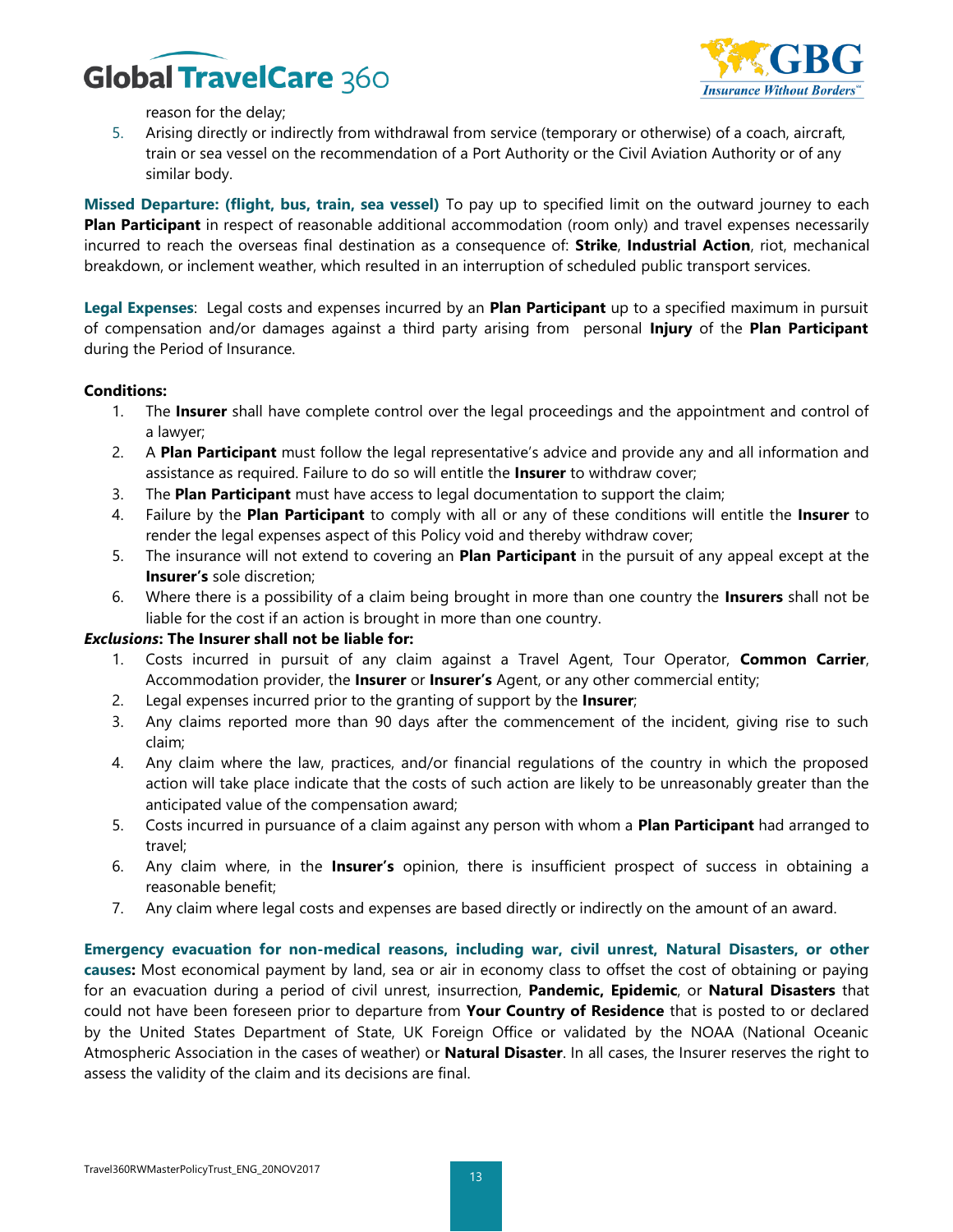

### **OPTION 2: CANCELLATION AND CURTAILMENT – ONLY VALID IF PURCHASED**

**Cancellation and Curtailment:** All claims are limited to the maximum stated in the **Schedule of Benefits** regardless of the amount of **Trips** taken during the period of insurance. The **Insurer** will provide cover for each **Plan Participant** for loss of travel and accommodation for any unused expenses paid or contracted to be paid as a result of the journey/holiday being necessarily and unavoidably cancelled. The reasons accepted for cancellation or curtailment are listed below. The **Insurer** shall only provide cover for cancellations commencing and occurring during the period of Insurance provided such expenses are not recoverable from any other source. Future travel credits issued by providers for future use are considered compensation and are not reimbursable under this Policy except for reimbursement of fees at the time of rebooking from original cancellation.

#### **Sickness, serious Injury or death of:**

- 1. The **Plan Participant** or person with whom he/she is travelling or had arranged to travel;
- 2. The spouse, domestic partner, parent, parent-in-law, child, grandchild, brother, sister, or fiancé such person being resident in the **Country of Residence**, of the **Plan Participant**, or of the person with whom the **Plan Participant** is travelling or had arranged to travel;
- 3. Any person with whom the **Plan Participant** had arranged to temporarily reside during the Period of Insurance. If the **Plan Participant** elects to continue with their pre-arranged travel, this Policy will pay for accommodation class change from double occupancy to single".

#### **Other Events:**

- 1. Financial Default of an airline, cruise line, or tour operator provided the Financial Default occurs more than 14 days following a **Plan Participant's** effective date. There is no coverage for the Financial Default of any person, organization, agency, tour operator or firm from whom the **Plan Participant** purchased travel arrangements. This coverage applies only if insurance was purchased within 15 calendar days of Initial **Trip** Payment;
- 2. **Strike or Industrial Action** resulting in complete cessation of travel services at the point of departure or Destination;
- 3. **You** or **Your Traveling Companion's** principal place of residence or destination being rendered uninhabitable by fire, flood, burglary or other **Natural Disaster** within 10 days of departure; The **Insurer** will only pay benefits for losses occurring within 30 calendar days after a named storm makes the **Plan Participant's** destination uninhabitable. "UNINHABITABLE" is defined as the dwelling is not suitable for human occupancy in accordance with local public safety guidelines.
- 4. The **Plan Participant** being subpoenaed, required to serve on a jury, hijacked, or quarantined;
- 5. The **Plan Participant** is called to active military service or military leave is revoked or reassigned;
- 6. Terrorist Incident in a City listed on the **Plan Participant's** itinerary within 30 days of the **Plan Participant's** schedule of arrival;
- 7. The **Plan Participant** or **Traveling Companion** is involuntarily terminated or laid off through no fault of his or her own, provided that he or she has been an active employee for the same employer for at least two years. Termination must occur following the effective date of coverage. This provision is not applicable to temporary employment, independent contractor or self-employed persons.

#### **Conditions**:

- 1. **Injury** or **Sickness** of a **Plan Participant**, **Traveling Companion** or **Family Member** traveling with the **Plan Participant** must be so disabling as to reasonably cause a **Trip** to be cancelled or interrupted, or which results in medically imposed restrictions as certified by a Physician at the time of Loss preventing **Your** continued participation in the **Trip**.
- 2. If the **Plan Participant** must cancel or interrupt his/her **Trip** due to **Injury** or **Sickness** of a **Family Member** not traveling with the **Plan Participant**, it must be because their condition is life-threatening, as certified by a Physician, or they are the sole caretaker.
- 3. In the event of a failure by the **Plan Participant** to notify the Travel Agent, Tour Operator or provider of transport/accommodation immediately it is found necessary to cancel the journey/holiday, the **Insurer's** liability shall be restricted to the cancellation charges that would have applied at that time.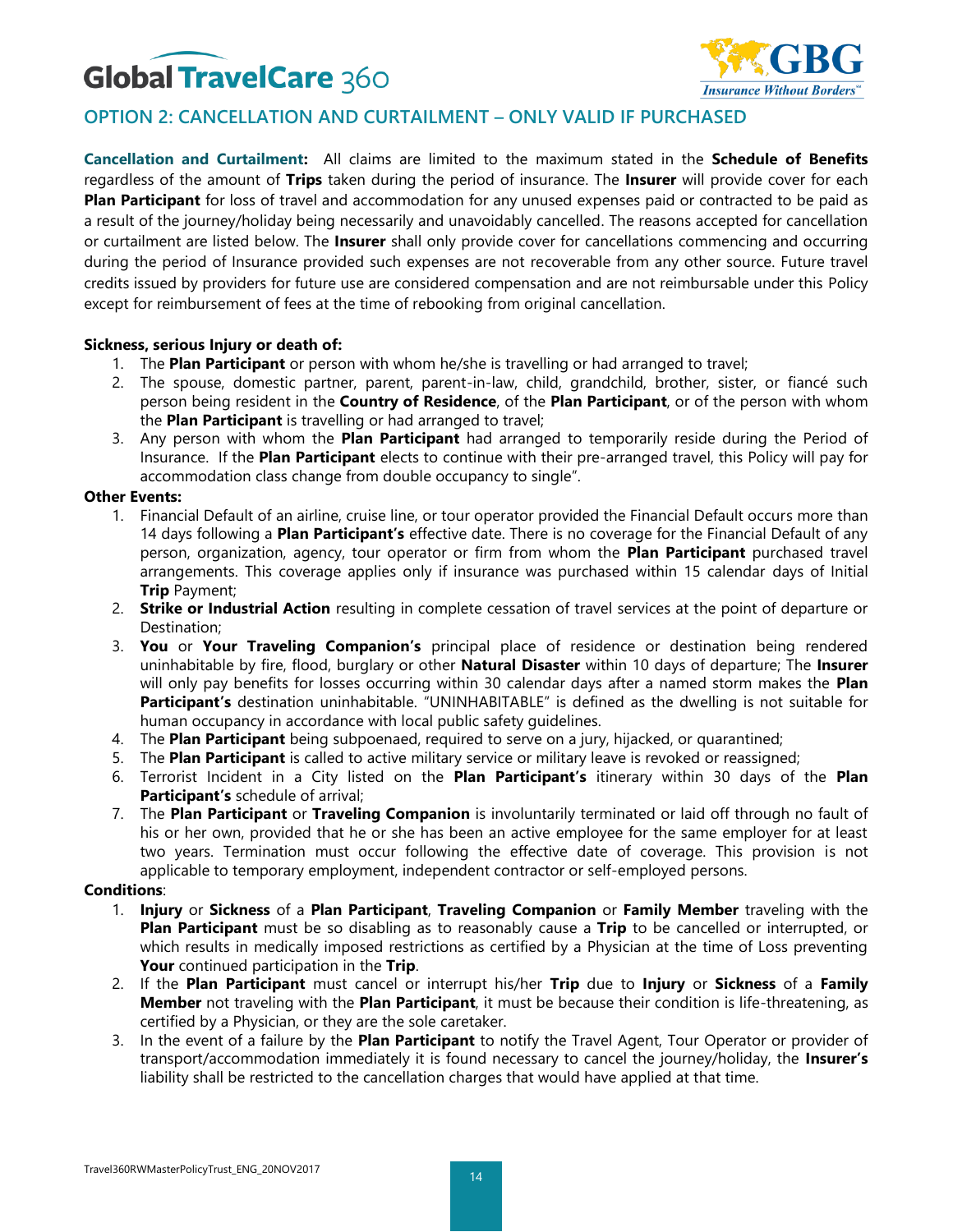

#### *Exclusions:* **The Insurer shall not be liable for:**

- 1. **Claims where at the time of taking out this insurance and/or prior to booking each separate Trip:**
	- a. A **Plan Participant** is aware of any medical condition or set of circumstances, which could reasonably be expected to give rise to a claim;
	- b. Any person, including those who are not travelling, has an existing condition which may give rise to a claim;
	- c. A **Plan Participant** is suffering or has suffered from any previously diagnosed psychiatric disorder, anxiety or depression;
	- d. A **Plan Participant** is receiving, is on a waiting list, or has the knowledge of the need for inpatient treatment at a **Hospital** or nursing home;
	- e. A **Plan Participant** is expected to give birth before or within eight weeks of the date of arrival home;
	- f. A **Plan Participant** is travelling against the advice of a Medical Practitioner or for the purpose of obtaining medical treatment abroad;
	- g. A **Plan Participant** has been given a terminal prognosis;
	- h. A **Natural Disaster** occurs before the effective date of the **Plan Participant's Trip** Cancellation coverage.

#### 2. **Claims involving:**

- a. Suicide or attempted suicide, intentional **Self-Injury**, the effect of intoxicating liquors or drugs;
- b. Motorcycling, of any kind, as either driver or passenger;
- c. Any circumstance manifesting itself before the date of issue of this Policy, if Annual Multi-**Trip** chosen, before each **Trip** abroad;
- d. Disinclination to travel.

#### **Claims:**

- 1. **Plan Participant** must declare total **Trip** cost at time of claim and provide proof of purchase.
- 2. Cost of **Trip** may include airfare, accommodations and any other pre-paid or booked expense related to the journey.
- 3. The vendor policies relating to the Cancellation may be required at time of claim to ascertain if there are any travel credits or compensation offered by the vendor. These will be deducted from the final settlement hereunder.

### **GENERAL EXCLUSIONS**

Unless specified in the **Schedule of Benefits**, in any written endorsement, or agreed by the **Insurer** in writing, no claim can be made for compensation or payment for damage or expenses caused by or as a result of the following:

- 1. **Pre-Existing Conditions**: The **Insurer** shall not be liable for:
	- a. Any medical expense *in excess* of the coverage stated in the scheduled of benefits for Pre-existing, Chronic, or Recurrent Medical Conditions that have shown symptoms and/or for which a **Plan Participant** has been hospitalized, treated by a physician or has received any medical treatment within 6 months prior to the commencement date of the insurance;
	- b. Any condition that has been monitored by a **Doctor** due to possible deterioration of the **Plan Participant** or a **Diagnosis** being changed as a result of testing for a known situation;
	- c. Any changes in medication, therapies or diet that are a result of a previously known condition that can affect, degrade, and/or alter an **Plan Participant's** currently stable condition and;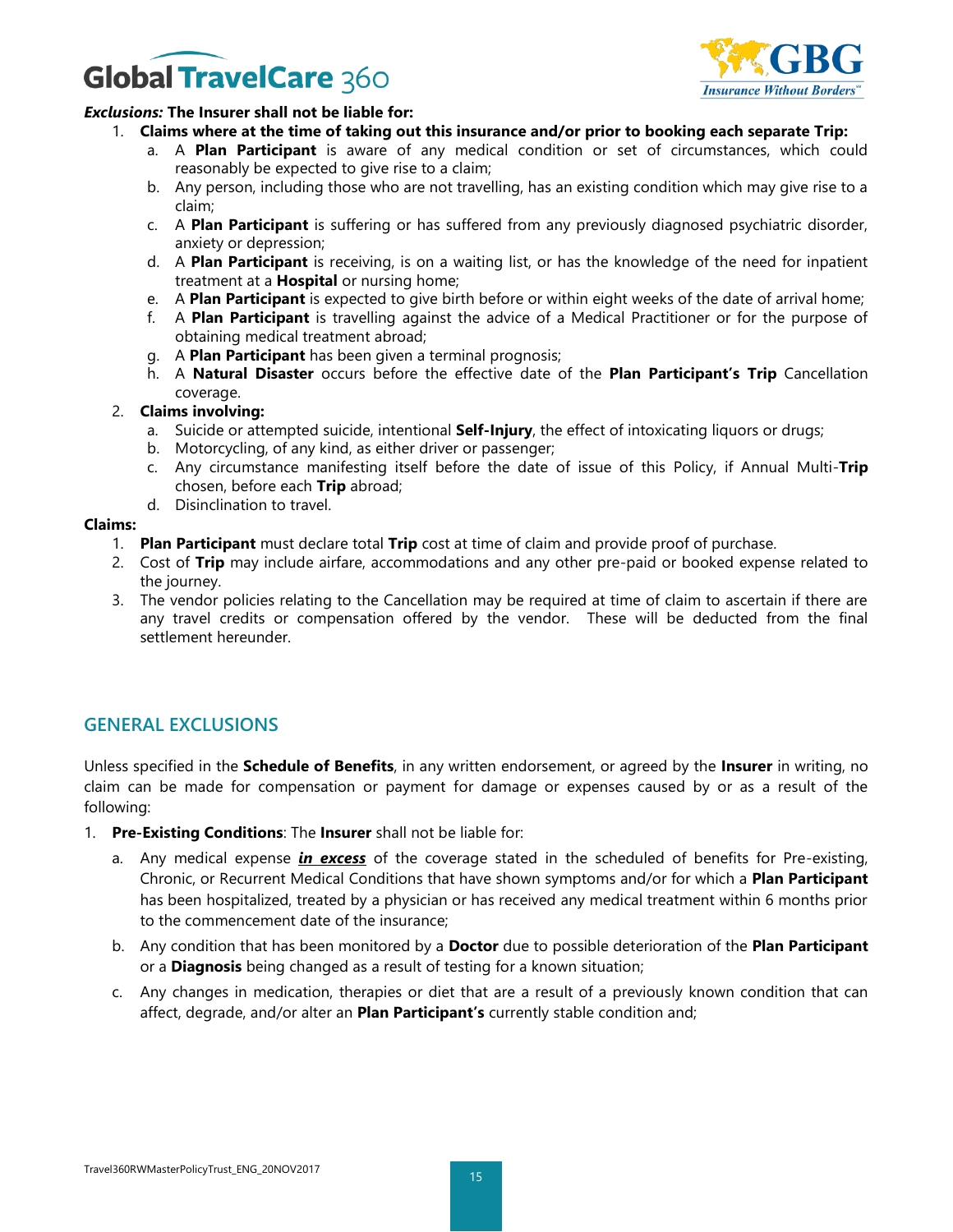

- e. Any treatment in which an **Plan Participant** is taking medications for known conditions whose side effects bring on or contribute to a sudden and unexpected **Sickness**, including but not limited to sudden changes in blood pressure, fatigue, fainting (syncope), loss of balance, internal bleeding and strokes;
- f. Any person with a terminal condition who either with or without medical approval chooses to travel and becomes ill as a direct consequence of that Sickness or the onset of a complication due to that Sickness;
- g. Any treatment of heart disease or cardiac conditions that have shown symptoms within the last 12 months prior to the commencement date of the insurance whether immediately diagnosed or not.
- 2. Any treatment associated with oncology whether known or unknown prior to the purchase of the policy.
- 3. Any continued treatment, recurrence or complication of a medical condition or related condition, following emergency treatment of that condition during your **trip**, if the medical advisors of the **Insurer** determine that you were medically able to return to your home country and you chose not to return;
- 4. Any treatment of any heart or lung condition, following emergency treatment for a related or unrelated heart or lung condition during your **trip**, if the medical advisors of the **Insurer** determine that you were medically able to return to your home country and you chose not to return;
- 5. Costs related to medical examination, treatment, procedures, and surgical intervention which are not administered in a licensed healthcare institution;
- 6. No coverage for any **accident**/**injury** that happens while the **Plan Participant** was breaking the jurisdictional law where the **accident**/**injury** occurred, regardless if the **Plan Participant** was considered at fault or not;
- 7. Any medical services or procedures at a health hydro-spa or cosmetic treatment facility;
- 8. Costs related to medical examination, where no **Sickness** has been diagnosed or **Accident** has occurred (i.e. non specified pain);
- 9. Any visit to a medical provider that does not result in a covered event or **Diagnosis** code after medical review or testing;
- 10. Any treatment by a **Family Member**/family associate or any relation of the **Plan Participant;**
- 11. In respect of **Accidental** Damage to Natural Teeth, no benefit is payable for **Injury** due to normal wear and tear, tooth brushing or any other oral hygiene procedure or any means other than extra-oral impact, any form of restorative or remedial work, the use of precious metals, orthodontic treatment of any kind or dental treatment performed in a **Hospital** unless dental surgery is the only treatment available to alleviate pain;
- 12. Suicide or attempted suicide, or intentional Self-**Injury**;
- 13. Treatment of, atherosclerosis, hernia, osteochondritis, osteomyelitis, pathological fractures, peripheral artery disease congenital weakness whether or not caused by a **Covered Accident**.
- 14. Evacuation costs where the **Plan Participant** is not being admitted to a **Hospital** for Treatment or where costs have not been approved by the **Insurer** prior to travel commencing;
- 15. Any extension of a Policy that crosses over an expiry to extend medical coverage;
- 16. Any costs arising after expiry of the current Period of Insurance;
- 17. Any Policy extensions or renewals to pay for a known or existing condition (See **Pre-Existing Condition** of this Policy);
- 18. Extensions For both Single and Multi-**trip** policies: Any illness, diseases, injuries, **accidents** which existed, showed symptoms or were diagnosed in the previous period(s) of Insurance during this **trip** shall not be covered in the extended period of Insurance;
- 19. Any expenses incurred due to a failure to obtain proper travel documents such as passports, visas, invitation letters, or any other document required for entry into a foreign country or port;
- 20. Any form of treatment or surgery which in the opinion of the **Doctor(s)** in attendance and GBG Assist can be delayed until **Your** return to **Your Country of Residence;**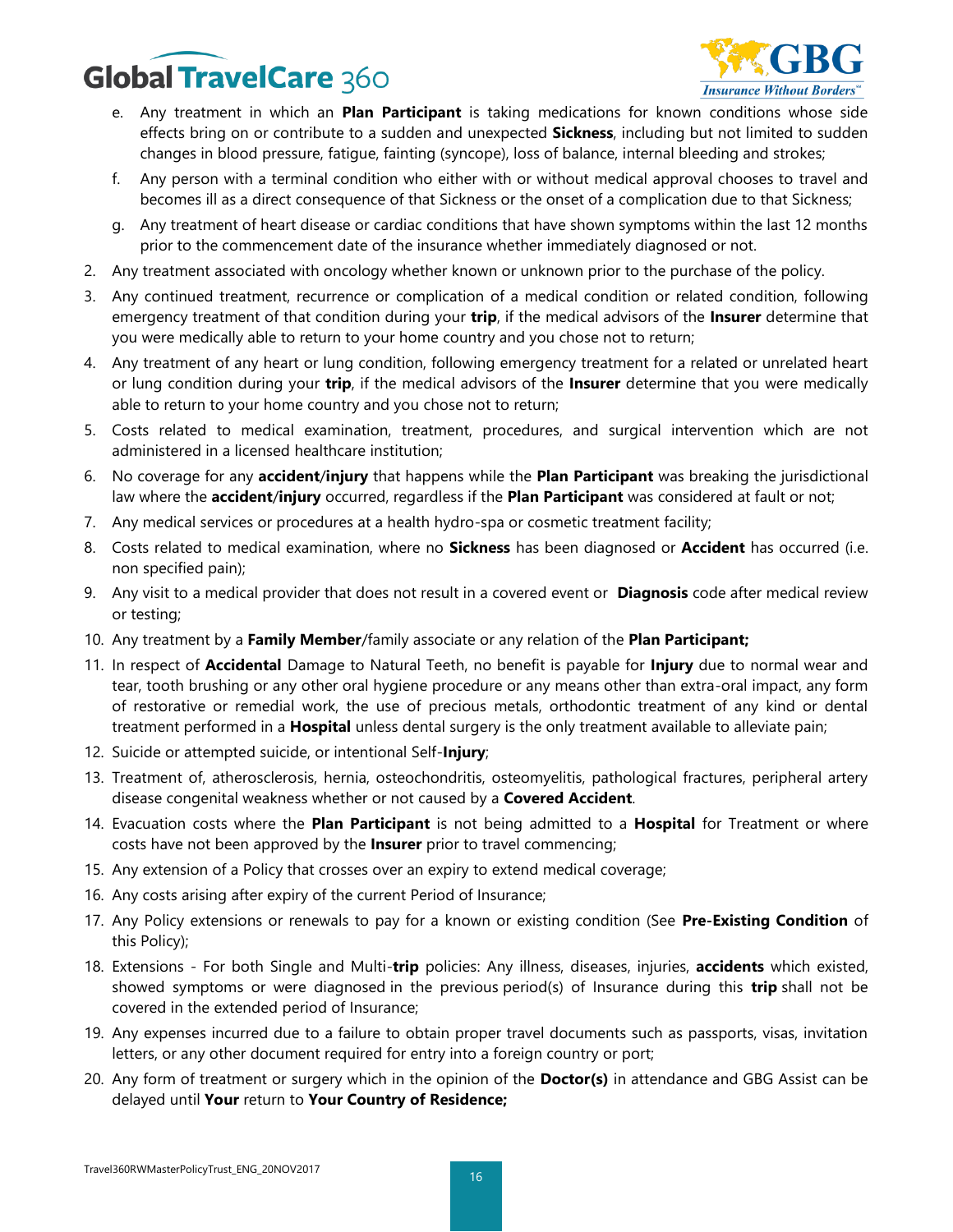

- 21. Any treatment for Sexually Transmitted Diseases (STD) or HIV / AIDS related conditions or **Sickness** whether pre-existing or diagnosed during or immediately after a covered period under this insurance;
- 22. **Pandemic**: If there is an active pandemic/epidemic prior to departure, this policy does not cover any liability, loss, cost or expense arising out of, resulting from, caused or contributed to by a virus or bacteria that is declared to be an outbreak, **Epidemic**, or public emergency by the World Health Organization (WHO), Center for Disease Control and Prevention (CDC), or any other Government, Governmental Agency or ruling body of the country that the outbreak or **Epidemic** has occurred in;
- 23. Medical Expenses in excess of a limit stated in the **Schedule of Benefits;**
- 24. Services, supplies, or treatment that are provided by or payment is available from:
	- a. Workers' Compensation law, al Disease law or similar law concerning job related conditions of any country; or;
	- b. Another insurance company or government; or
	- c. A government entity due to an epidemic or public emergency.
- 25. The amount of the Policy Excess, **Deductible** or Co-Payment, as stated on the Policy;
- 26. Any cost resulting in a **Sickness**, **Injury** or death from the misuse of drugs or being under the influence or effect of alcohol or any other intoxicating substance (other than a legally prescribed medication by a licensed medical professional);
- 27. Treatment for alcohol dependency or any other intoxicating substance, narcotics, drug and substance abuse, or any addictive condition of any kind;
- 28. Needless self-exposure to peril except in an attempt to save human life;
- 29. Intentional or fraudulent acts on the **Plan Participant's** part or their consequences;
- 30. **Trips** specifically made for the purpose of obtaining medical treatment;
- 31. Cosmetic surgery or remedial surgery, removal of fat or other surplus body tissue and any consequences of such Treatment, weight loss or weight problems/eating disorders, whether or not for psychological purposes, unless required as a direct result of an **Accident** which occurs during the Period of Insurance;
- 32. Treatment for mental or nervous disorders, including transitional life **Events**, homesickness, fatigue, jet-lag or work related stress; the costs of psychotherapists, psychologists, family therapists or bereavement counselors.
- 33. Use of any type of firearm(s) defined as any device that discharges a projectile of any type);
- 34. Any expenses relating to *search and rescue* operations to find a **Plan Participant;**
- 35. Charges or fees incurred for the completion of Medical Claim Forms;
- 36. Expeditions, and mountaineering and or trekking above 3,500M or 11,500 feet (This is considered **Extreme Sport** and not covered), including but not limited to Mt Everest, K2, Kilimanjaro, Antarctica, the Arctic, North Pole and Greenland;
- 37. Radioactive, toxic, explosive or other hazardous or contaminating properties of any nuclear installation, reactor or other nuclear assembly or nuclear component thereof;
- 38. Travel to/from locations known to be under duress, alert, or war prior to departing for a **Trip**;
- 39. War Insurrection and Terrorism: The **Insurer** shall not be liable for **Sickness** or **Accident** treatments directly or indirectly caused while ACTIVELY engaging in:
	- a. War, invasion acts of a foreign enemy, hostilities (Whether declared or not), civil war, acts of terrorism/terrorist, insurrection, civil disobedience, military coup or usurped power, martial law, riots or actions by an army, navy or air services (whether a declared action is present or not).
	- b. Nuclear reactions or fallout of any type or kind.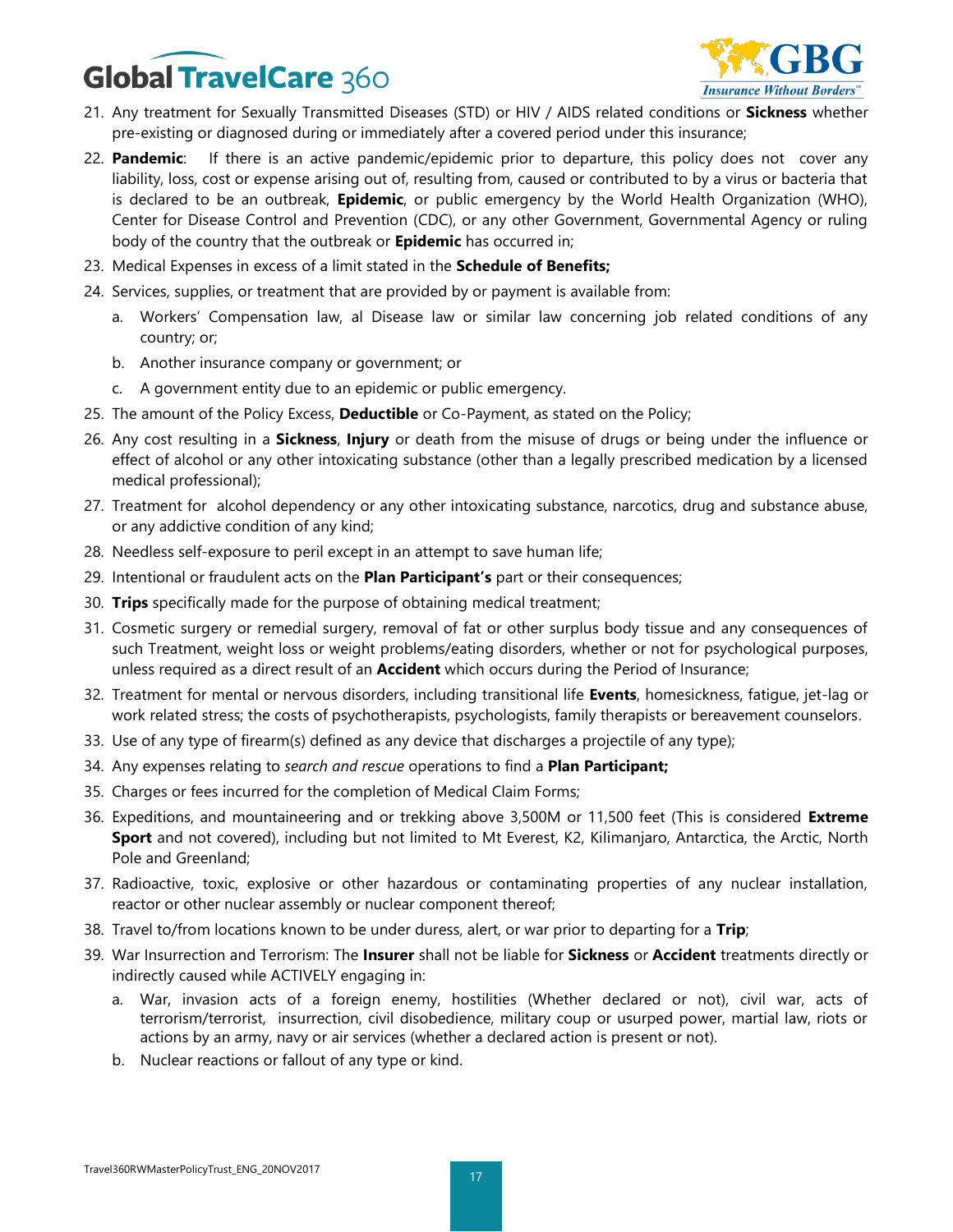

### **CLAIMS PROCEDURES**

In the event of a claim please go to the **Insurer's** website at **www.gbg.com** to access the TRAVEL CLAIM FORM. **You** may file **Your** claims electronically to the **Insurer** by following the instructions on the form.

#### **Required Documentation for all claims**:

- 1. A signed and fully completed claim form must be submitted with each claim.
- 2. All claims must be submitted with proof of travel including flight records.
- 3. Medical Records: **Doctors'** Notes Reports, Bills, Receipts including names and addresses.
- 4. Proof of loss and detailed description of loss.
- 5. Police Reports (if applicable).
- 6. Baggage Loss/Theft (if applicable) Airline records MUST INCLUDE confirmation of claim including phone numbers and any applicable reports from the **Common Carrier.**
- 7. Any additional documentation requested by the **Insurer** to support **Your** claim.

#### **Status of Claims:**

If **You** wish to request the status of a claim or have a question about a reimbursement received, please submit the status request form via **Insurer's** website at www.gbg.com or e-mail customer service at eclaims360@gbg.com. Inquiries regarding the status of past claims must be received within 12 months of the date of service to be considered for review. Claim Payment Information including status and payment (EOB)'s will be available electronically for **Your** review.

#### **Claims Appeal:**

#### **Global Benefits Group, Inc.**

Attention: Appeals Committee 27422 Portola Parkway, Suite 110 Foothill Ranch, California 92610 USA

Appeals should be submitted within 60 days of receiving a **Plan Participant's** processed claim. Upon appeal, the **Plan Participant** will pay any fees associated with the request of medical records. The Appeals Committee will review the **Plan Participant's** information and provide a response within 30 business days or will request additional time, if additional information is needed.

#### **Secondary Point of Contact:**

If you should not reach a satisfactory conclusion following notification to the above, please then forward all information to:

The Managing Director GBG Insurance Limited Level 5, Mill Court La Charroterie St Peter Port Guernsey GY1 1EJ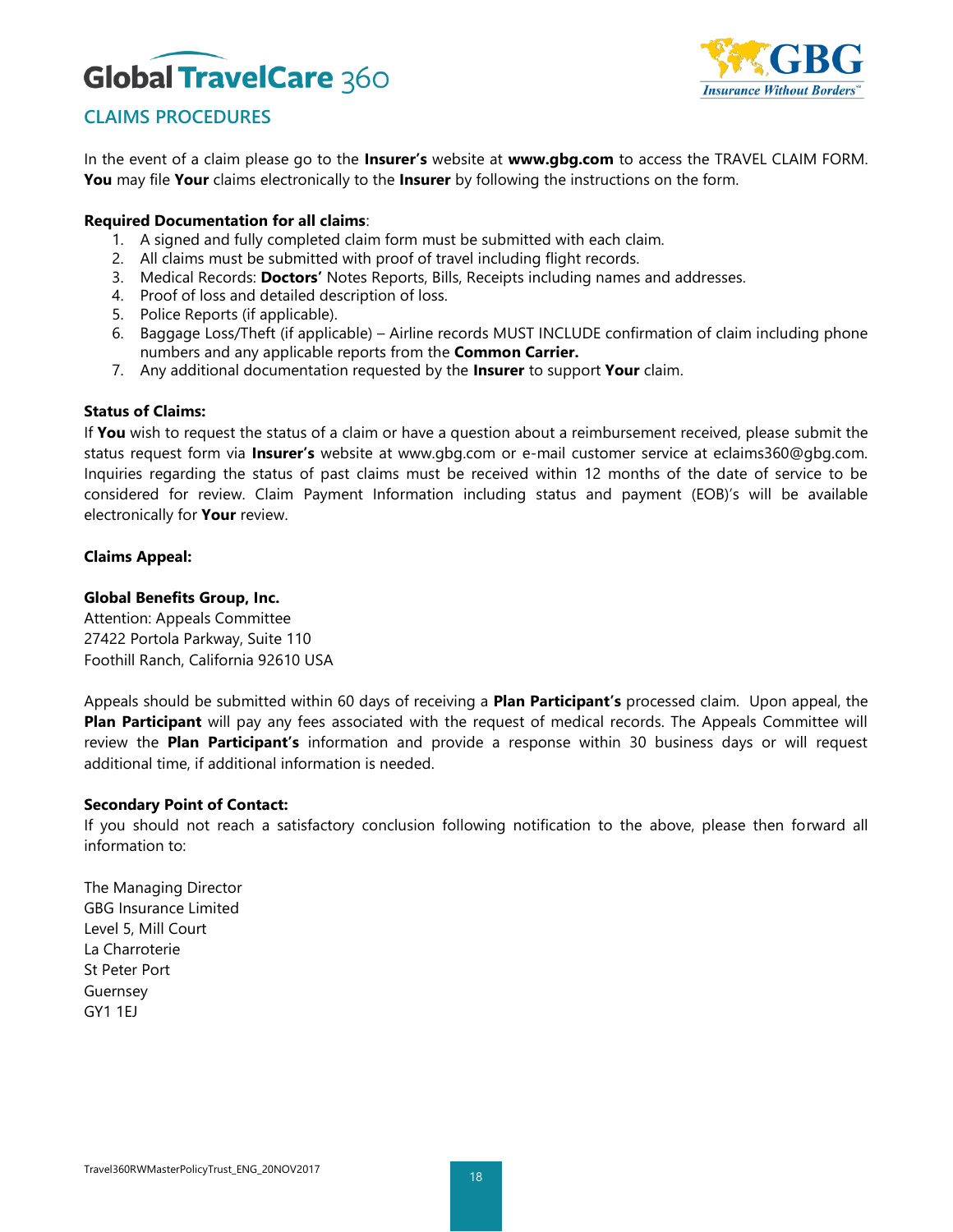

#### **Final Point of Contact:**

GBG Insurance Limited is incorporated in Guernsey and is licensed in Guernsey by the Guernsey Financial Services Commission. The Company subscribes to a formal complaints procedure and if you have followed this procedure and still remain dissatisfied with the Company's response then **you** may address your concerns to the Chanel Islands Ombudsman.

Please note if you are not satisfied with our final response to **your** complaint, **you** can refer your complaint to the Channel Islands Financial Ombudsman (CIFO). **You** must contact CIFO about your complaint within six (6) months of the date of our response to your complaint or CIFO may not be able to review **your** complaint. **You** must also contact CIFO within 6 years of the event complained about or (if later) 2 years of when **you** could reasonably have been expected to become aware that **you** had a reason to complain.

You can contact CIFO at:

Channel Islands Financial Ombudsman (CIFO) P O Box 114 Jersey, Channel Islands JE4 9QG

Email: enquiries@ci-fo.org Website: www.ci-fo.org Jersey local phone: 01534 748610 Guernsey local phone: 01481 722218 International phone: +44 1534 748610

### **ACCESSING AND ADMINISTERING YOUR BENEFITS VIA NETWORK PROVIDERS**

The **Insurer** maintains a Preferred Provider Network both within and outside the United States. Within the United States, the use of the Preferred Provider Network is recommended for maximum benefit payment. Please visit **www.gbg.com** for a complete list of providers.

### **REFUND PROCEDURE AND POLICY**

This plan may be refunded for 100% of premium minus any application fee and is contingent upon written notification to the **Insurer** within 30 days of initial purchase and prior to any effective date.

### **Annual Multi-Trip (AMT) and Single Trip Policies:**

- NON-REFUNDABLE after the start of a **Trip** and may not be pro-rated for a refund AFTER effective date of the policy.
- If a refund is requested AFTER the effective date of the Policy and for a period greater than 30 days then the unused portion of the Policy may be refunded on a prorated basis minus a \$100.00 administration fee taken from any residual value in the Policy, provided NO claims(s) have been submitted to the **Insurer.**
- If there is a claim in process or has been previously paid then Policy will be deemed as 100% nonrefundable.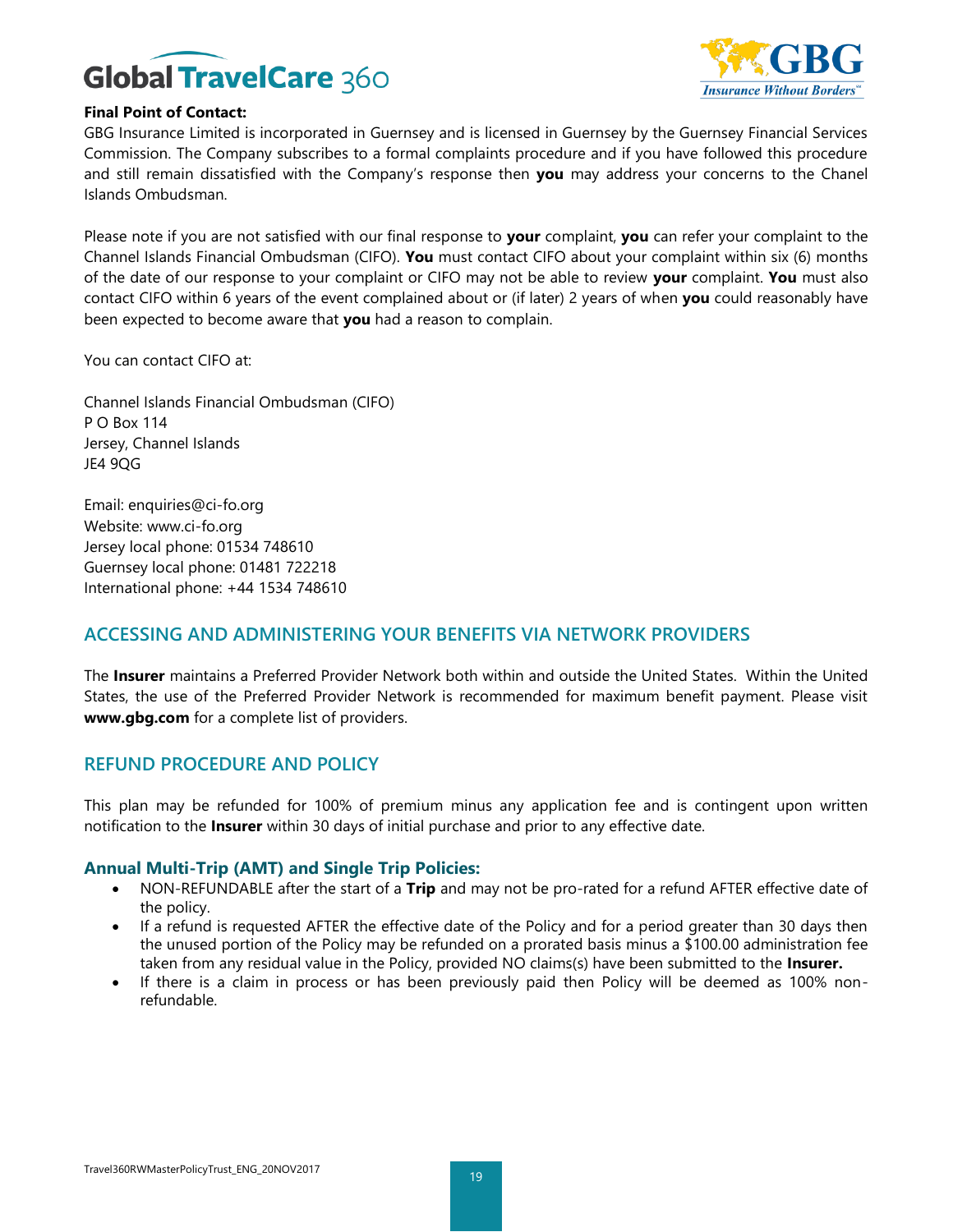

### **CANCELLATION**

The **Insurer** reserves the right to cancel any Policy as described below:

- 1. This Policy will be canceled automatically upon nonpayment of the Premium, although the **Insurer** may at their discretion reinstate the coverage if the Premium is subsequently paid.
- 2. If any Premium due from the **Plan Participant** remains unpaid, the **Insurer** may in addition defer or cancel payment of all or any claims for expenditures incurred during the period it remains unpaid.
- 3. While the **Insurer** shall not cancel this Policy because of eligible claims made by any **Plan Participant**, it may at any time terminate the policy if the **Plan Participant**:
- 4. Misled the **Insurer** by misstatement or concealment;
- 5. Knowingly claimed benefits for any purpose other than the ones which are provided for under this Policy;
- 6. Agreed to any attempt by a third party to obtain an unreasonable pecuniary advantage to the **Insurer's** detriment;
- 7. Failed to observe the terms and conditions of this Policy, or failed to act with utmost good faith.
- 8. If the **Insurer** decides to cancel this Policy, they shall give 30 days' notice.
- 9. When a claim has been filed, the insurance can be terminated with one month's notice by the **Plan Participant** or by the **Insurer** within 14 days after the reimbursement has been effected or rejected by the **Insurer**.

### **DEFINITIONS**

Please note certain words used in this document have specific meanings.

- 1. **"Accident/Accidental"** is defined by an **Event** occurring without the **Plan Participant**'s intention which has a sudden, external and violent impact on the body, resulting in demonstrable bodily injury.
- 2. **"Administrative Agent"** means Global Benefits Group (GBG).
- 3. **"Common Carrier"** means an individual, a company, or public utility which is in the regular business of transporting people and/or freight, and for which a fare has been paid.
- 4. **"Country of Residence"** means a place of legal residence at time of application to this Policy.
- 5. **"Covered Accident"** means an **Accident** that occurs while coverage is in force for a **Plan Participant** and results in a loss or **Injury** covered by the Policy for which benefits are payable.
- 6. **"Covered Expenses"** means expenses actually incurred by or on behalf of a **Plan Participant** for treatment, services and supplies covered by the Policy. Coverage under the Policy must remain continuously in force from the date of the **Accident** or **Sickness** until the date treatment, services or supplies are received for them to be a Covered Expense. A Covered Expense is deemed to be incurred on the date such treatment, service or supply, that gave rise to the expense or the charge, was rendered or obtained.
- 7. **"Deductible"** means the dollar amount of **Covered Expenses** that must be incurred as an out of-pocket expense by each **Plan Participant** on a per Policy Term basis before Medical Expense Benefits and/or other Additional Benefits paid on an expense incurred basis are payable under the Policy.
- 8. **"Dependent"** means an **Plan Participant**, **Plan Participant**'s lawful spouse or Domestic Partner; or a **Plan Participant**'s unmarried child, from the moment of birth (14 days for this Policy) to age 21, who is chiefly dependent on the **Plan Participant** for support. A child, for eligibility purposes, includes a **Plan Participant**'s natural child; adopted child, beginning with any waiting period pending finalization of the child's adoption; or a stepchild who resides with the **Plan Participant** or depends chiefly on the **Plan Participant** for financial support. A **Dependent** may also include any person related to the **Plan Participant** by blood or marriage and or appointed by the court. Insurance will continue for any **Dependent** child who reaches the age limit and continues to meet the following conditions: 1. the child is handicapped, 2. is not capable of self-support and 3. Depends chiefly on the **Plan Participant** for support and maintenance. The **Plan Participant** must send **Us** satisfactory proof that the child meets these conditions, when requested.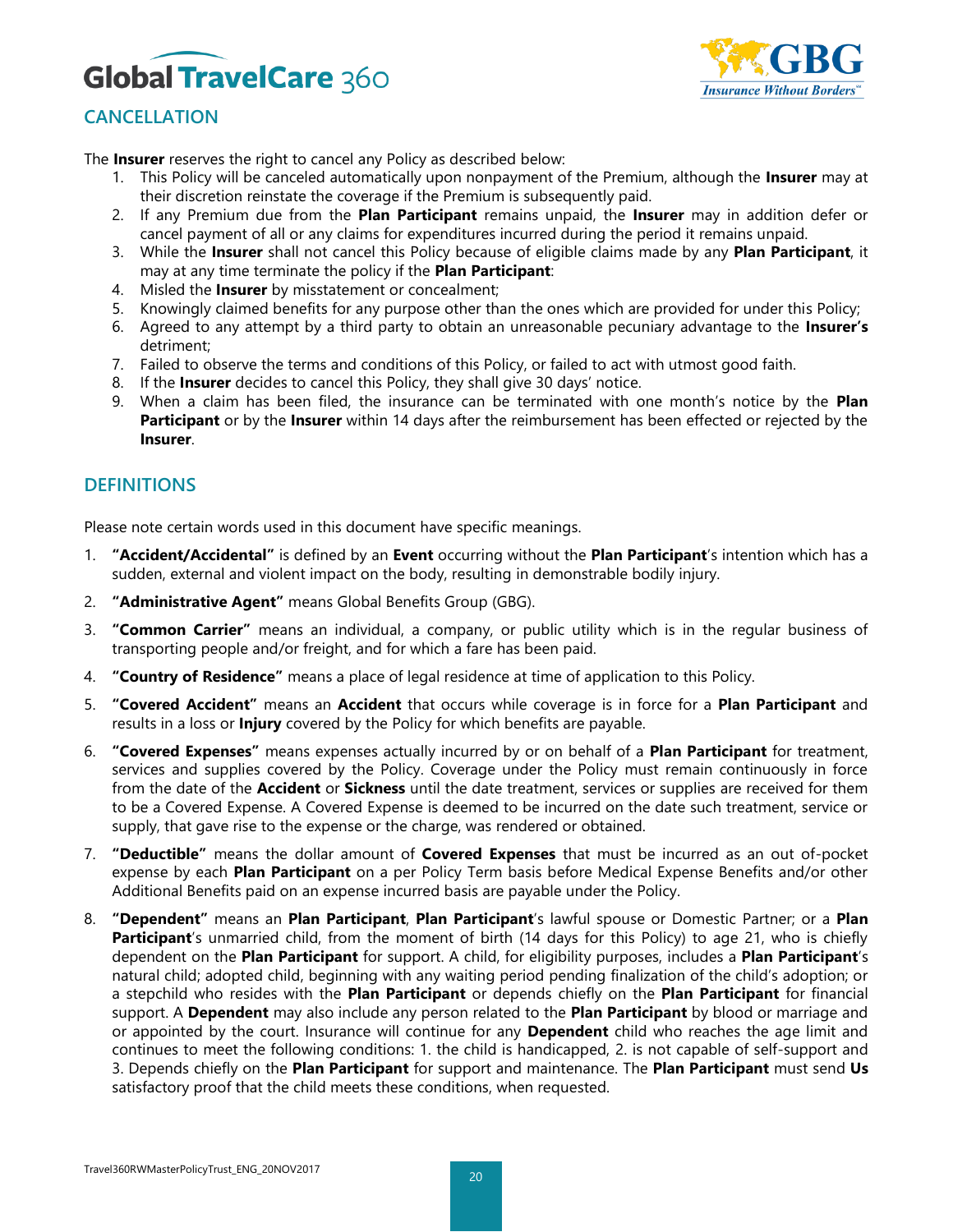

- 9. **"Diagnosis"** means the result of examination or test by a medical **Doctor** or licensed physician providing a specific international CPT or ICD9 code. Failure to obtain a covered **Diagnosis** will result in the denial of the claim.
- 10. **"Diving"** means leisure diving only. All participants, unless they are in a supervised resort course, must possess a valid dive certification such as but not limited to Professional Association of Diving Instructors or its equivalent. No coverage under this Policy for **Diving** to depths in excess of those stated under the Sports benefit in the Policy Terms and Conditions section.
- 11. **"Duress**" a country with threats, violence, constraints, or other action brought to bear on someone to do something against their will or better judgment.
- 12. **"Doctor"** means a licensed health care provider acting within the scope of his or her license and rendering care or treatment to a **Plan Participant** that is appropriate for the conditions and locality. It will not include a **Plan Participant** or a member of the **Plan Participant's** Immediate Family or household.
- 13. **"Emergency and Accidental Medical Treatment"** means medical care given to a patient for a condition caused by an **Injury** or **Sickness** that manifests itself by symptoms of sufficient severity that a prudent layperson possessing an average knowledge of health and medicine would reasonably expect that failure to receive immediate medical attention would place the health of the person in serious jeopardy. In order for a **Sickness** to be covered it must be unexpected and acute if left untreated could cause deterioration in a **Plan Participant's** condition.
- 14. **"Event"** means an incident, following which the **Plan Participant** requires care for acute, sudden and unforeseen Medical and **Accidental** Emergencies including the direct consequences of the incident. Maximum coverage is limited to amounts specified in the **Schedule of Benefits**. Multiple **Events** independent of each other are covered to the **Event** maximum.
- 15. **"Expedition"** means a **trip** undertaken by a person or a group of people with a particular purpose, especially that of mountaineering, exploration or research and or associated with grants, research or volunteering for programs of the same. This is not to be confused with recreational holidays.
- 16. **"Family Member"** means the spouse, parent, parent-in-law, grandparent, child, grandchild, brother, sister, fiancée, such person being resident in the **Country of Residence** (as declared on the application), of the **Plan Participant**, or of the person with whom the **Plan Participant** is travelling or had arranged to travel.
- 17. "**Hazardous/Extreme Sports**" means any sport(s) requiring an increased skill set and a higher level of training to safely participate in or that may increase the risk of inherent danger. These activities may include but are not limited to activities involving: speed, height, elevation, a high level of physical exertion, and/or highly specialized gear in which to compete or participate that if not properly executed could result in substantial **Injury** or death.
- 18. **"Host Country"** means the country or countries other than the **Country of Residence** that the **Plan Participant** is traveling to/in.
- 19. **"Hospital"** means an institution that: 1. operates pursuant to law for the care, treatment, and providing of inpatient services for sick or injured persons; 2. provides 24-hour nursing service by Registered Nurses on duty or call; 3. has a staff of one or more licensed **Doctors** available at all times; 4. provides organized facilities for **Diagnosis**, treatment and surgery, either: (i) on its premises; or (ii) in facilities available to it, on a pre-arranged basis; 5. Is not primarily a nursing care facility, rest home, convalescent home, or similar establishment, or any separate ward, wing or section of a medical facility used as such; and 6. Is not a place solely for drug addicts, alcoholics, or the aged or any separate ward.
- 20. **"Incident"** means an untoward [event](http://www.businessdictionary.com/definition/event.html) which (depending on the circumstances) may lead to a [damage,](http://www.businessdictionary.com/definition/damage.html) [disaster,](http://www.businessdictionary.com/definition/disaster.html) or loss.
- 21. **"Injury"** means **Accidental** bodily harm sustained by a **Plan Participant** that results directly and independently from all other causes from a **Covered Accident**. All injuries sustained by one person in any one **Accident**, including all related conditions and recurrent symptoms of these injuries are considered a single **Injury**/**Event**.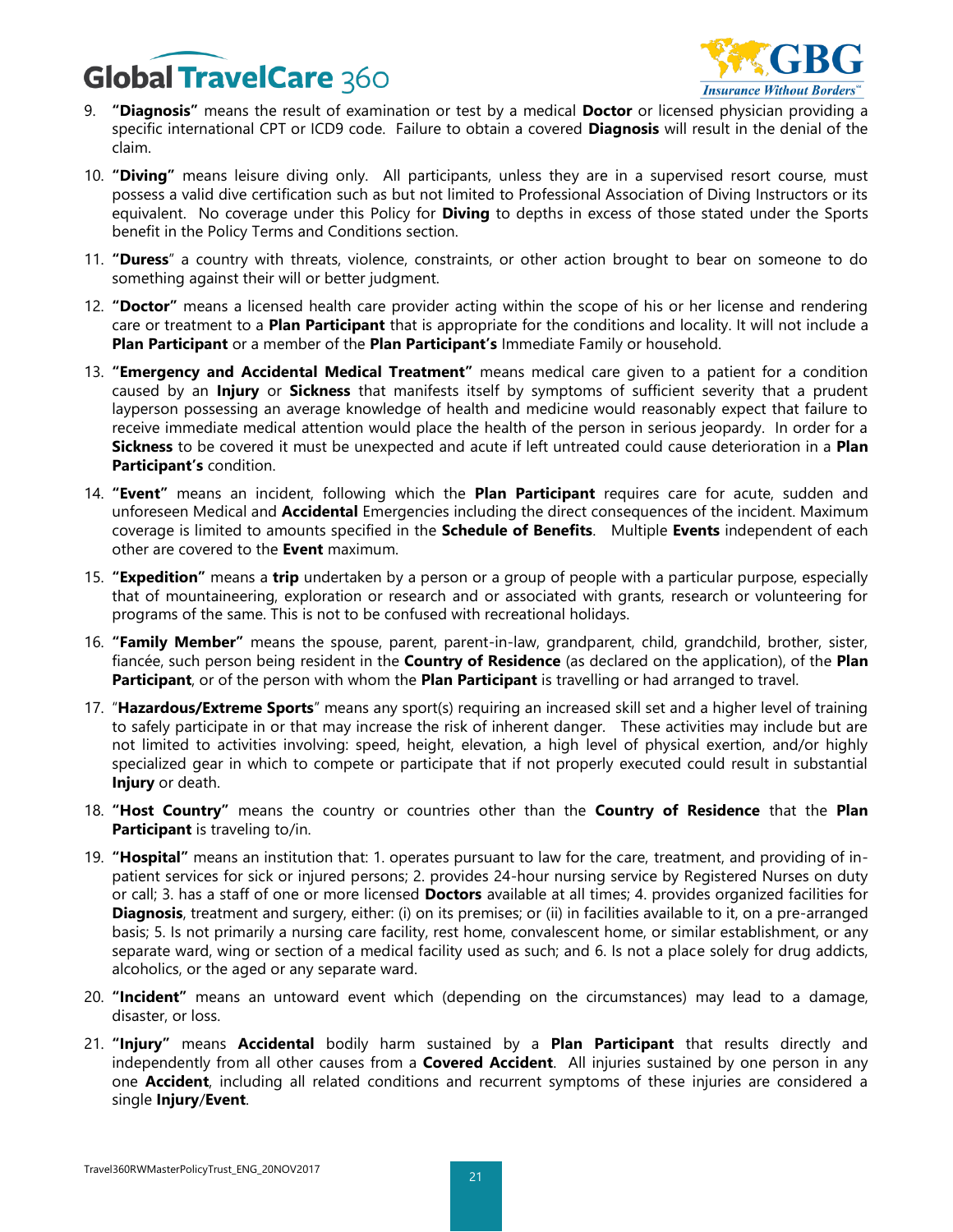

- 22. **"Insurer"** means GBG Insurance Limited.
- 23. **"Medically Necessary"** means a treatment, service or supply that is: 1. required to treat an **Injury** or **Sickness**; prescribed or ordered by a **Doctor** or furnished by a **Hospital**; 2. performed in the least costly setting required by the **Plan Participant's** condition (**UCR**); and 3. Consistent with the medical and surgical practices prevailing in the area for treatment of the condition at the time rendered.
- 24. **"Missing Bag Report"** means a formal report of loss as filed with the **Common Carrier** commonly known as a PIR (Passenger Irregularity Report) or PAWOB (Passenger arriving without baggage). This must include the 6 digit "CLAIM NUMBER" or the "World Tracer Record Number" as provided by the **Common Carrier**.
- 25. **"Missing Person"** means a **Plan Participant** who disappeared for an unknown reason and whose disappearance was reported to the Appropriate Authorities.
- 26. **"Natural Disaster"** means storm (wind, rain, snow, sleet, hail, lightning, dust or sand) earthquake, flood, volcanic eruption, wildfire or other similar **Event** that: 1. is due to natural causes; and 2. results in such severe and widespread damage that the area of damage is officially declared a disaster area by the government in which the **Plan Participant's Trip** occurs and the area is deemed to be uninhabitable or dangerous**.**
- 27. **"Nearest Place of Safety"** means a location determined by the Designated Security Consultant where: 1. the **Plan Participant** can be presumed safe from the **Occurrence** that precipitated the **Plan Participant's Political Evacuation**; and the **Plan Participant** has access to Transportation; and 2. the **Plan Participant** has the availability of temporary lodging, if needed.
- 28. **"Necessities"** means personal hygiene items and clothing.
- 29. **"Occurrence"** means any of the following situations involving a **Plan Participant**: 1. expulsion from a **Host Country** or being declared persona non-grata on the written authority of the recognized government of a **Host Country**; 2. political or military events involving a **Host Country**, if the Appropriate Authorities issue an Advisory stating that citizens of the **Plan Participant's Country of Residence** or citizens of the **Host Country** should leave the **Host Country**; 3. deliberate physical harm of the **Plan Participant** confirmed by documentation or physical evidence or a threat against the **Plan Participant's** health and safety as confirmed by documentation and/or physical evidence; 4. **Natural Disaster** in the area **You** are traveling to and occurring after **the** effective date of **Your** policy; 5. the **Plan Participant** had been deemed kidnapped or a **Missing Person** by local or international authorities and, when found, his or her safety and/or well-being are in question within seven days of his or her being found.
- 30. **"Pandemic/Epidemic** means a sudden outbreak that becomes widespread and affects a whole region, continent, or the world. Such disease will be deemed a "public emergency" either by the Center for Disease Control and Prevention (CDC), World Health Organization (WHO), or appropriate governmental body (see General Exclusions).
- 31. **"Permanent Total Disability"** is defined by a disability that makes it impossible for the **Plan Participant** to work or to carry out any aspect of a normal life for a period of 12 calendar months.
- 32. **"Plan Participant"** means any Insured and Dependent for whom the required premium is paid and a person in a Class of Eligible Persons for whom the required premium is paid making insurance in effect for that person. A Dependent covered is not a **Plan Participant**, but rather a Dependent.
- 33. **"Policy Period"** means the dates as shown on **Your** Policy for which premium has been paid;
- 34. "**Political Evacuation"** means the extrication of a **Plan Participant** from the **Host Country** due to an **Occurrence** which could result in grave physical harm or death to the **Plan Participant** and is certified by a governing authority via declaration or warning.
- 35. "**Pre-Existing Condition"** means existing and known diseases, illness, chronic or a recurrent medical condition including care for previous **accidents** that have shown symptoms and/or for which the **Plan Participant** has been hospitalized, treated by a physician or has received any medical treatment for before the commencement date of the insurance. Any treatment prior to each departure from the **Country of Residence** will be considered a **Pre-Existing Condition** for Annual Multi-**Trip** and Single **Trip** policies. (See General Exclusion 1 for details.)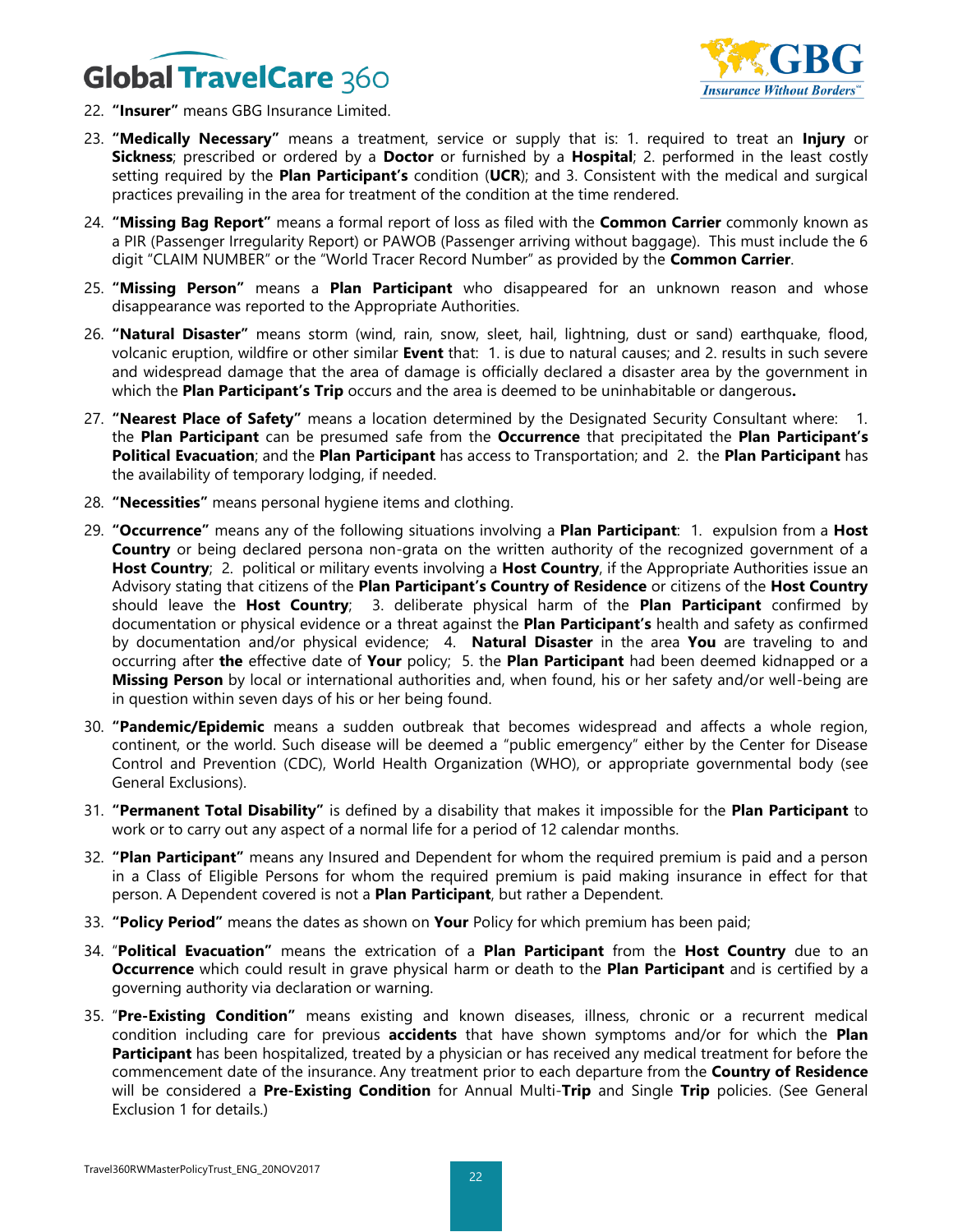

- 36. **"Schedule of Benefits"** means the summary description of the available benefits, payment levels and Maximum Benefits, provided under this Policy. The **Schedule of Benefits** is included with and is part of this Policy.
- 37. **"Sickness"** means an illness, disease or condition of the **Plan Participant** that causes a loss for which a **Plan Participant** incurs medical expenses while covered under the Policy. All related conditions and recurrent symptoms of the same or similar condition will be considered one **Sickness**.
- 38. **"Strike or Industrial Action"** means any form of work stoppage taken by employees, which are carried on with the intention of preventing, restricting or otherwise interfering with the production of goods or the provision of services.
- 39. "**Territorial Waters**" means a body of water as defined by the 1982 United Nations convention being no more than 12 nautical miles (14 statute miles) from a high water mark of a coastal state or border.
- 40. "**Traveling Companion"** means a person or persons with whom **You** have coordinated travel arrangements, shares the same accommodations, and **You** intend to travel with during the **Trip**.
- 41. **"Trip"** means round **trip** travel by air, land, or sea from the **Plan Participant's Country of Residence**.
- 42. **"Unexpected Outbreak or Recurrence of a Pre-Existing Condition"** means a sudden and unforeseen occurrence of a known/prior **Sickness** while outside the **Plan Participant's Country of Residence** and does not include coverage for known, scheduled, required, or expected medical care, drugs or treatments existent or necessary prior to the Effective Date of coverage.
- 43. **"Usual, Customary and Reasonable (UCR)"** means the average amount charged by most providers for treatment, service or supplies in the geographic area where the treatment, service or supply is provided.
- 44. **"Valuables/Electronics"** means cellular phones, satellite phones, photographic equipment, tablet personal computers, computers, iPods, CD players and personal music and stereo equipment, CD's, computers, computer games and associated equipment, hearing aids, telescopes and binoculars, antiques, jewelry, watches, furs, and articles made of or containing gold, silver or other precious metals or animal skins or hides. Any item of value to be evaluated on a case by case basis.
- 45. **"We", "Our", or "Us"** means GBG Insurance Limited.
- 46. **"You" or "Your"** means the **Plan Participant** covered under the Policy**.**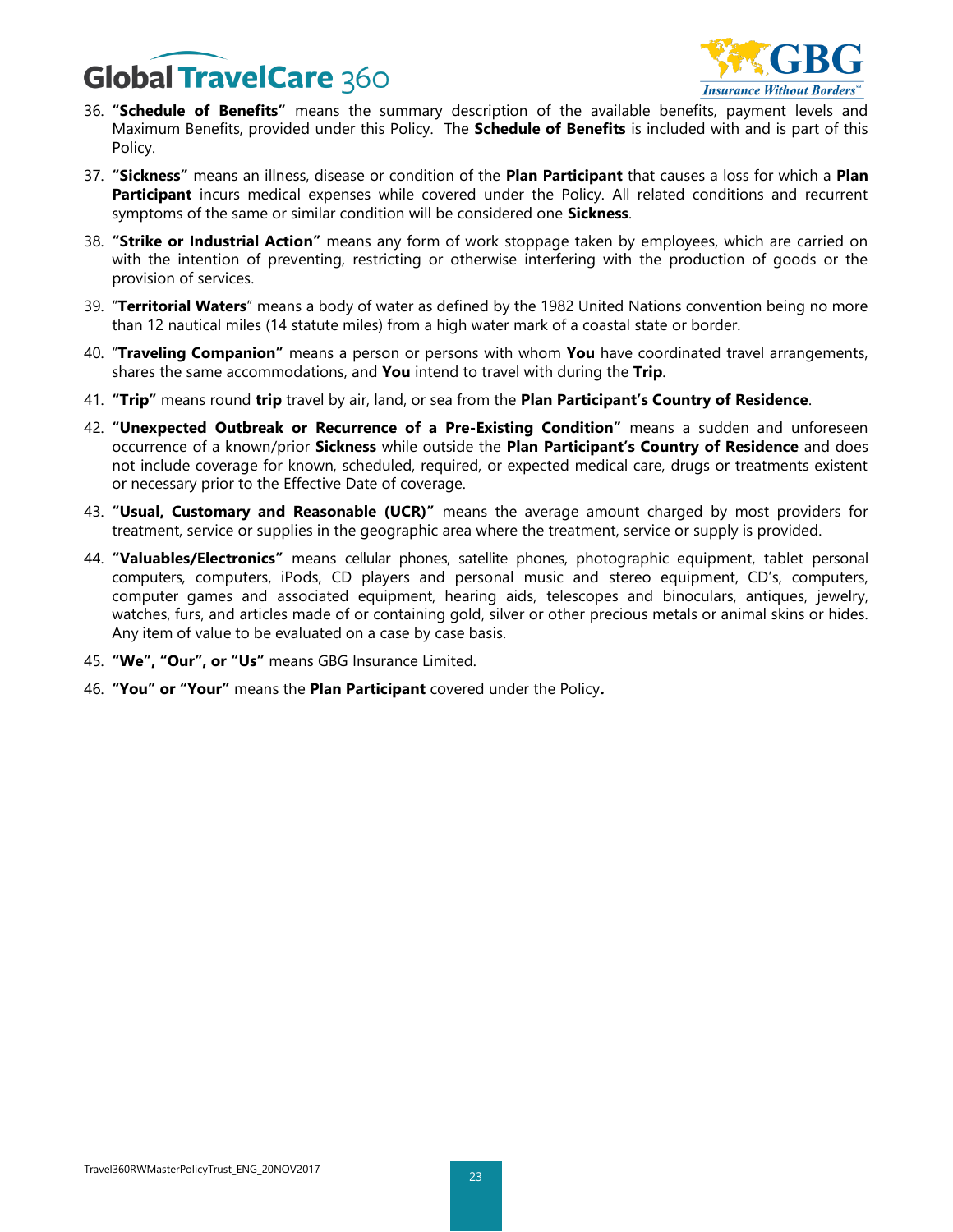

### **SUBSCRIPTION AGREEMENT**

I hereby apply to be a Plan Participant of the International Benefit Trust established in the Cayman Islands (the "trust") and to participate in the insurance coverage extended by GBG Insurance Limited (the Insurer) to Plan Participants under the trust (the "coverage"). I understand that the coverage is not a general health insurance product, but is intended for use in the event of a sudden and unexpected event while traveling outside my Home Country. I understand that the coverage extended to me will terminate upon my return to my Home Country unless I qualify for a benefit period or Home Country coverage. I understand that I may obtain full details of the coverage by requesting a copy of the master policy from the plan manager. I understand that the liability of the Insurer as underwriters of the coverage is as provided in the master policy.

By acceptance of coverage and/or submission of any claim for benefits, the Plan Participant ratifies the authority of the signer to so act and bind the Plan Participant.

The Plan Participant undertakes to make all premium payments as they fall due in respect of the coverage extended to them. The trustee shall not be responsible for the administration of such payments.

If the Plan Participant fails to make any premium payment due in respect of the coverage extended to them, subject to the discretion of the insurance company, such coverage will lapse.

The Plan Participant hereby confirms the accuracy of all information validity of all representations and warranties provided to the trustee in connection with its participation in the plan and/or the subscription for the insurance coverage, howsoever provided, including the terms of this subscription agreement,(together "representations & warranties"). The Plan Participant acknowledges that certain of such information will be relied upon by the Insurer as providers of the coverage and that any inaccuracy therein may result in the invalidity of such coverage as it relates to the Plan Participant, the loss of coverage and all monies paid in relation thereto. The Plan Participant hereby undertakes to inform the trustee of any change to any of matter that forms the subject of any of the representation & warranties. The Plan Participant hereby undertakes to indemnify and hold harmless the trustee against any loss or damage (including attorney's fees) occasioned by any inaccuracy in any representation & warranty or failure to advise the trustee of any change in any matter that forms the subject of any of the representation & warranties. The Plan Participant agrees that the trustee shall be entitled to rely on and to act in accordance with any written instruction purported to be provided by the Plan Participant and the Plan Participant hereby undertakes to indemnify and hold harmless the trustee against any loss or damage (including attorney's fees} occasioned by the trustee acting in accordance with any such instruction.

Payments under the terms of the coverage shall be paid by the Insurer to the Plan Participant or directly to a provider if assignment of benefits has been authorized. The trustee shall not be responsible for the administration of such payments.

I confirm that I have satisfied myself that the coverage is appropriate for me and that I meet the eligibility criteria.